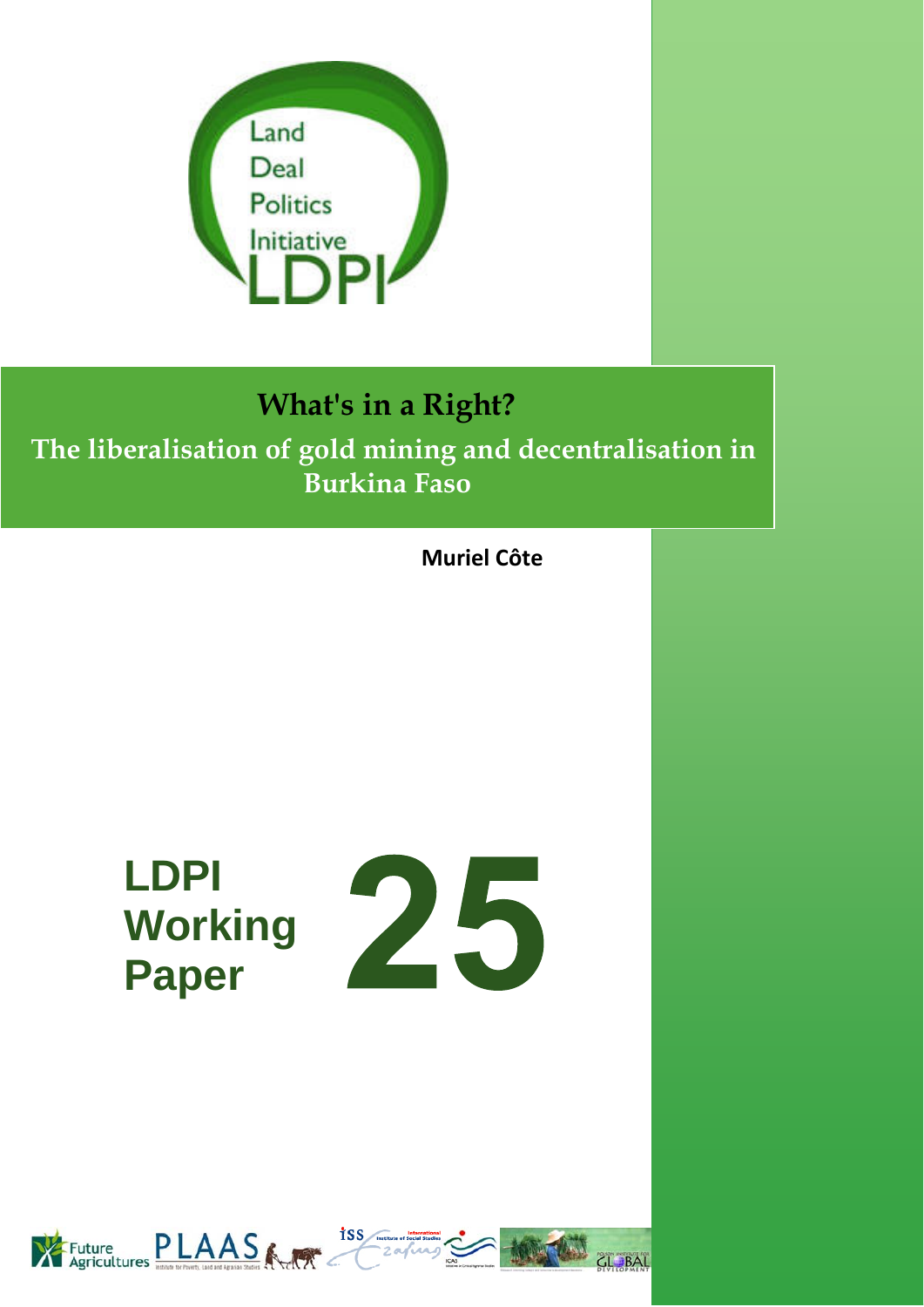#### **What's in a Right? The liberalisation of gold mining and decentralisation in Burkina Faso**

*by* Muriel Côte

*Published by:* **The Land Deal Politics Initiative** www.iss.nl/ldpi landpolitics@gmail.com *in collaboration with:*  **Institute for Development Studies (IDS)** University of Sussex Library Road Brighton, BN1 9RE United Kingdom<br>Tel: +44 1273 606261 *Tel: +44 1273 606261 Fax: +44 1273 621202 E-mail: ids@ids.ac.uk Website: www.ids.ac.uk*  **Initiatives in Critical Agrarian Studies (ICAS) International Institute of Social Studies (ISS)** P.O. Box 29776 2502 LT The Hague The Netherlands *Tel: +31 70 426 0664 Fax: +31 70 426 0799 E-mail: iss.icas@gmail.com Website: www.iss.nl/icas* **The Institute for Poverty, Land and Agrarian Studies (PLAAS)** School of Government, Faculty of Economic and Management Sciences University of the Western Cape, Private Bag X17 Bellville 7535, Cape Town South Africa *Tel: +27 21 959 3733 Fax: +27 21 959 3732 E-mail: plaas@uwc.ac.za Website: www.plaas.org.za*  **The Polson Institute for Global Development** Department of Development Sociology Cornell University 133 Warren Hall Ithaca NY 14853 United States of America *Tel: +1 607 255-3163 Fax: +1 607 254-2896 E-mail: ta12@cornell.edu Website: polson.cals.cornell.edu* 

© March 2013 *All rights reserved. No part of this publication may be reproduced or transmitted in any form or by any means without prior permission from the publisher and the author.*

*Published with support from the UK Department for International Development (DfID), Atlantic Philanthropies, Inter‐Church Organization for Development Cooperation (ICCO), Ford Foundation and Miserior.*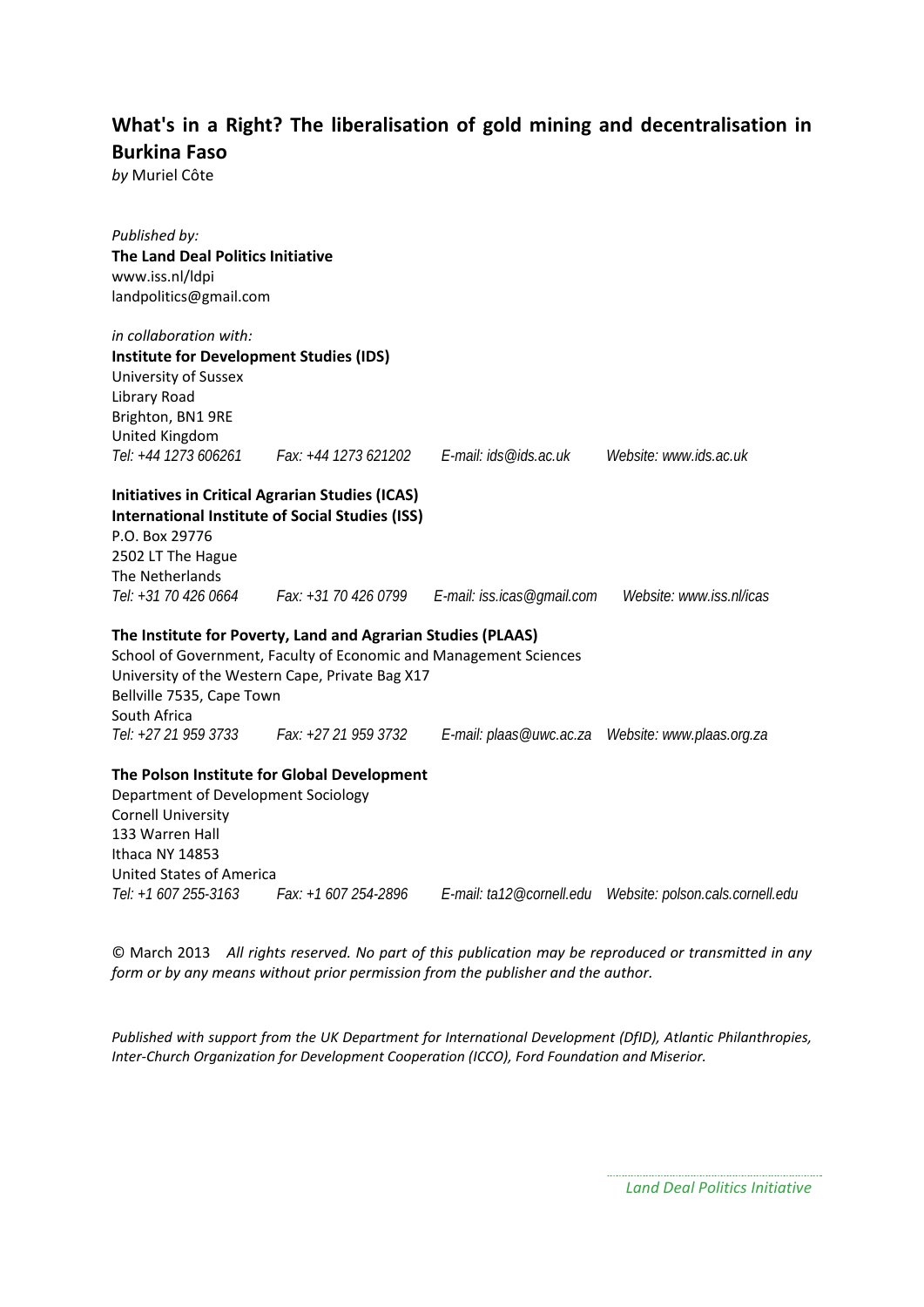#### Abstract

In Burkina Faso, the last 10 years have seen a progressive and impressive rise of the mining industry in the national economy. Seven open‐pit industrial mines have opened since 2007, about 700 prospecting permits are currently owned. At the same time, illegal artisanal mining in many parts of the country has also become an important basis for rural livelihoods. The mining code seemingly strives to accommodate these, often competing, interests. In this paper I analyse why and how this is falling short from the point of view of mining rights in practice. Given the weakened capacity of central government under economic liberalisation, the proverbial discrepancy between the way property rights are inscribed in law and how they play out in practice is hardly surprising. Understanding what kinds of social actors and relations have replaced the state in its social regulatory role is an important question however. Through a critical historical examination of the Mining Code I show how the economic liberalisation of gold mining has eroded the ability of the central administration to allocate mining rights, especially in settings with competing claims to gold. I argue that in these settings, elected municipal governments have become de facto strategic actors for the arbitration of claims, but their role and responsibilities are not defined within the Code. This lack of recognition, I suggest, constitutes the turf on which clientelist relations between these local authorities and industrial mining actors grow, which in turn undermines the possibility for these authorities to represent their constituents' interests.

#### About the Author

**Muriel Côte** is a doctoral candidate at the Institute of Geography, University of Edinburgh, looking at the mobilisation of decentralised institutions through ethnographic case studies of changing land governance, and the impacts on the emergence of local democracy in rural Burkina Faso. She is also currently affiliated to a research programme (Reponsive Forest Governance Initiative) that assesses the democracy effects of decentralised forest governance across different African countries. She has recently published papers in Ecologie et Politique and in Progress in Human Geography.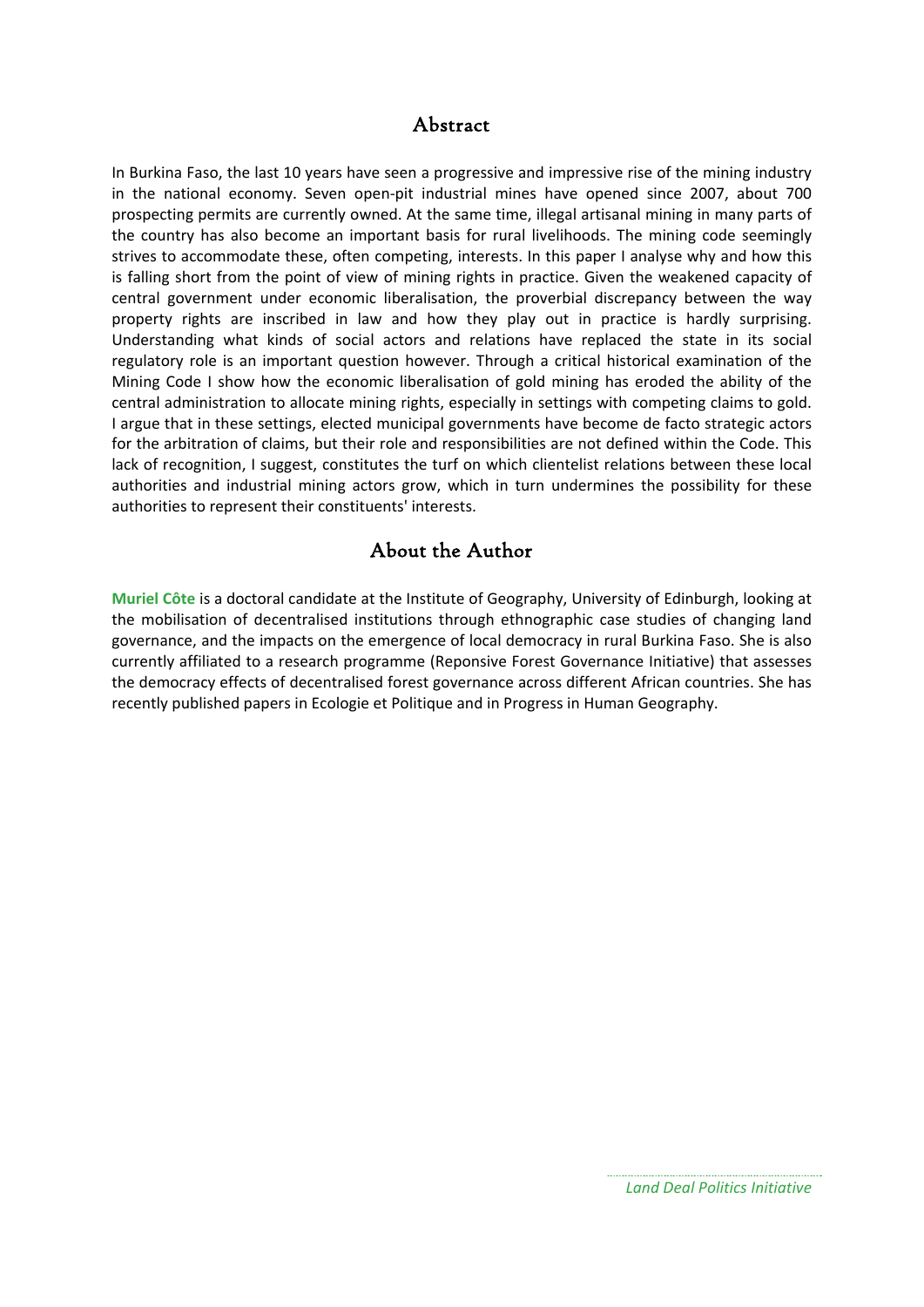#### Table of Contents

| 2 'Accumulation by dispossession' meets 'the politics of possession' 2                    |
|-------------------------------------------------------------------------------------------|
| 3 Liberalising mining Burkina Faso: the rise of institutional vacuums 4                   |
|                                                                                           |
| 5 Democratic decentralisation and gold mining: responsibilities without                   |
|                                                                                           |
| 6 The politics of dispossession: power and authority in the gold hills of                 |
|                                                                                           |
| 6.1 'Big men' and municipal authorities: antagonism through powerlessness12               |
| 6.2 Setting the stage for dispossession: municipal authorities mediating competing access |
|                                                                                           |
|                                                                                           |
|                                                                                           |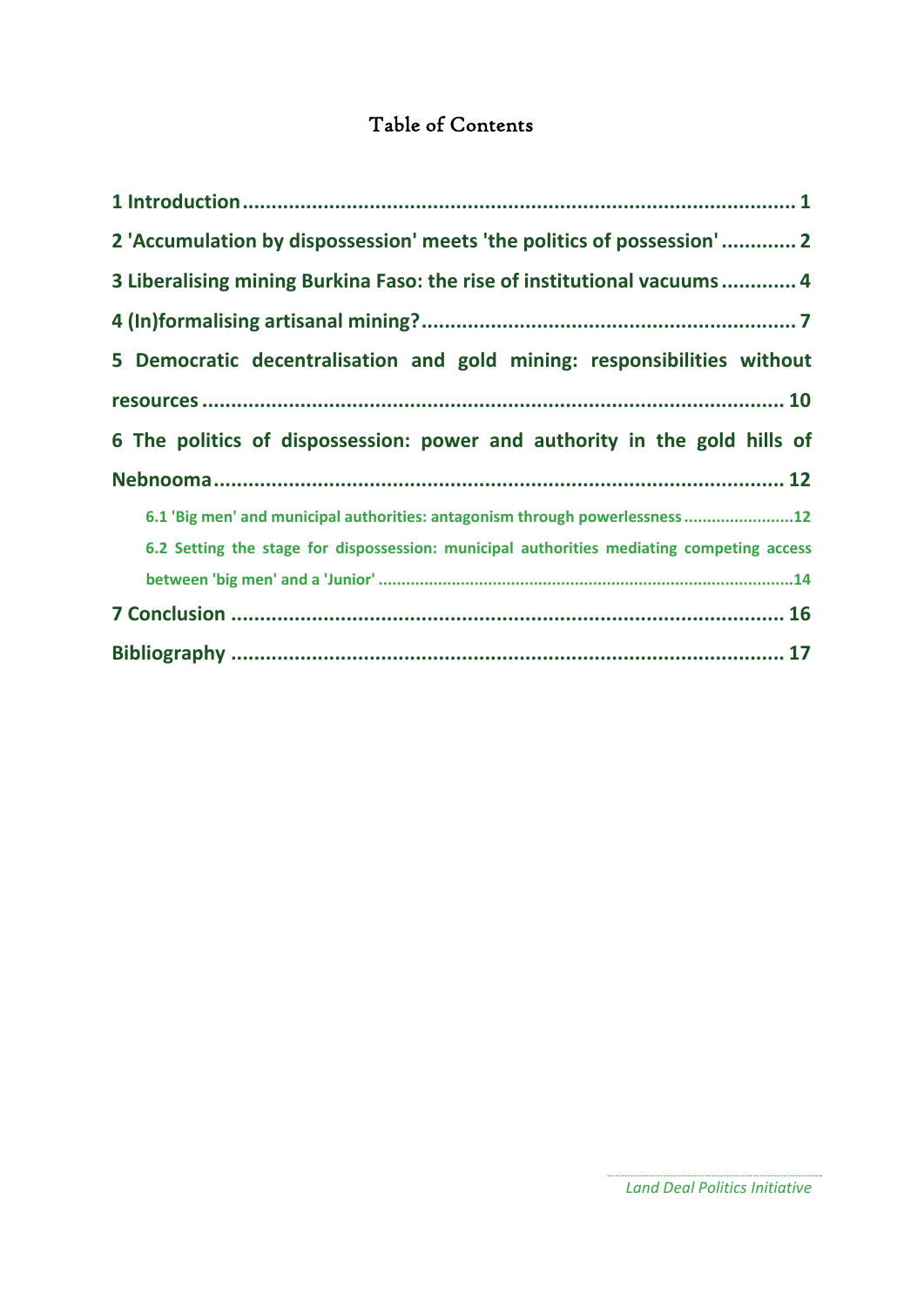#### **1 Introduction**

With growing evidence of rapidly expanding large scale land and resource acquisitions globally by private investors it is becoming increasingly clear that a process of 'accumulation by dispossession' in under way (Harvey 2003; Borras and Franco 2010). The conditions under which dispossession occurs are often studied at national and international scales (Borras et al. 2011). In the mining sector, explanations have shown how pressure from International Financial Institutions has pushed forward economic liberalisation and property reforms that have facilitated land acquisitions without providing social protection that would prevent the dispossession of local residents (Bridge 2004; Holden et al. 2011). The ways in which these reforms have translated into practice locally has not received the same amount of attention. Dynamics of dispossession in local contexts have mainly been studied from the angle of community-company conflict, resistance and social movements (Hilson and Yakovleva 2007; Bebbington et al. 2008b). However popular protest does not always emerge in reaction to dispossession, and indeed understanding why in some contexts similar experiences of material and symbolic injustice generates little local opposition is an important question. The paper argues that this question can be looked at through the ways that mining licenses that entitle private investors to take away resources from local residents become legitimised locally. Specifically, it is argued, through a case study in Burkina Faso, that legitimation can be understood by theorising the kinds of relations of power and authority that arise locally at the intersection of economic liberalisation and democratic decentralisation.

Recently, governments have engaged in reforms that encourage foreign investment in mineral extraction in the way of favourable tax and customs, and a license regime aimed to secure these investors' property rights to mining concessions, but in practice these rights have necessitated the involvement of a range of local institutions to secure access to working sites (Luning 2012). Proverbially, property is not simply a relation between men and resources, but rather one between men about resources. In this sense there are social and political relations that need to be examined in practice in order to grasp the ways in which rights take on their material significance. Recent research suggests that much analytical power is to be gained into property relations from investigating the ways rights that are codified in law are contested in practice. Specifically examining the political alliances and divisions that arise in the arbitration of competing claims between actors who have access and those who have rights to resources, helps explain how property is secured and legitimated (Sikor and Lund 2009). In this paper I argue that local governments emerge as important players in these political mediations, and the kinds of powers and resources that are devolved from central governments shapes how they are able to position themselves politically vis‐à‐vis competing artisanal and industrial mining actors, and ultimately the conditions under which dispossession is legitimised.

The gold mining sector in Burkina Faso offers a good context to explore these dynamics. It has known a 'mining boom' in the last 10 years, with the construction of seven industrial large-scale mines that have been opened, and gold is now the main driver of its export-led economy. This industrial boom has met little resistance compared to other contexts in Africa or in Latin America. This lack of resistance is surprising considering the fact that the industrial sector competes directly with artisanal gold mining that generates significant economic resources for rural farmers.

Gold in Burkina is thus a point of contact between the material interests of state, foreign investors and citizens. The mining code (2003) typically favours the development of the industrial sector as a motor of growth by encouraging foreign investments. At the same time, democratising reforms have been under way, and locally elected municipal authorities are expected to carry forward the interests of their constituents who are also often artisanal miners. The paper sheds light on the way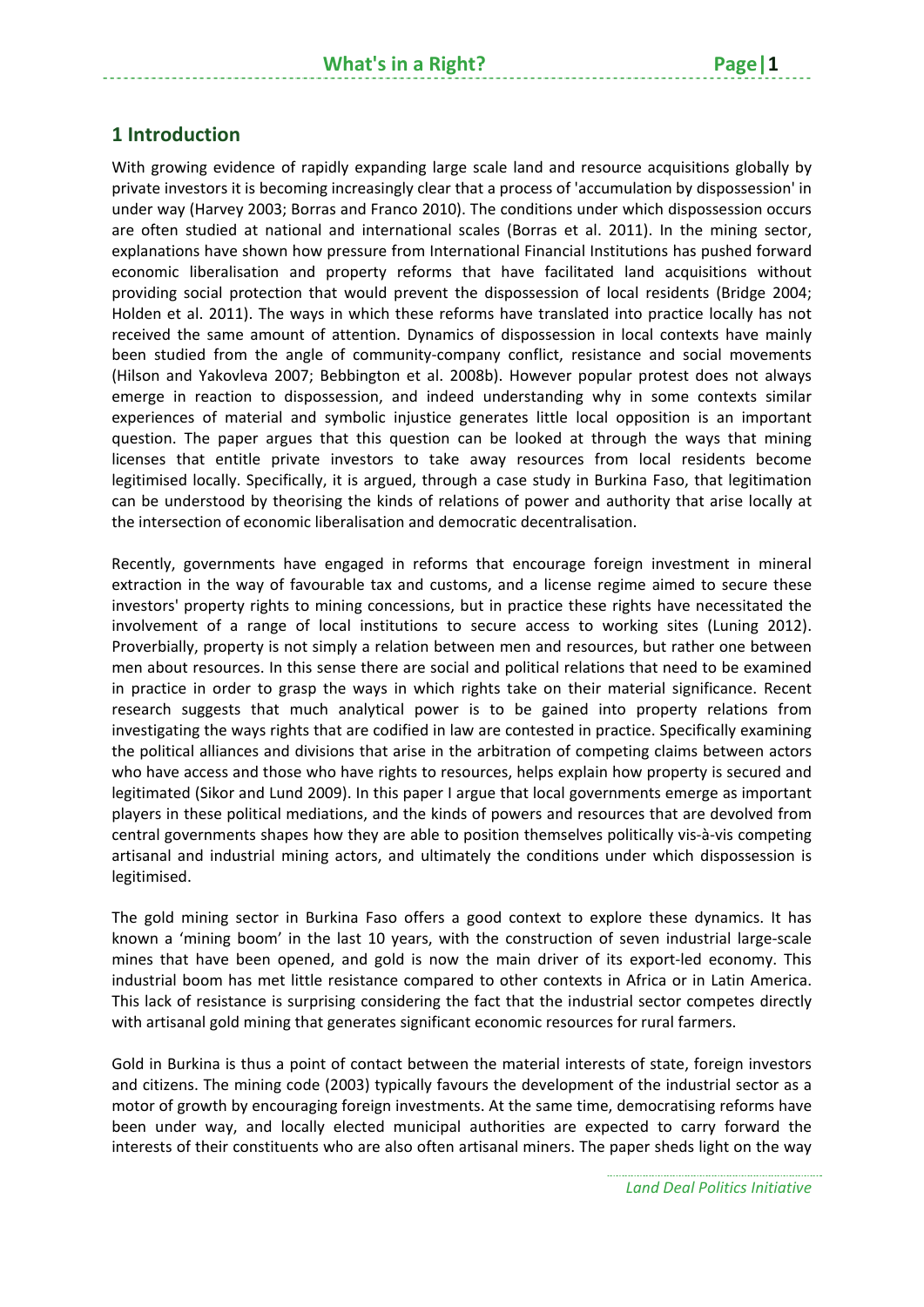competing claims to gold resources are arbitrated in practice and on the local relations of power that emerge between citizens and local leaders within this contradictory institutional environment. It argues that these relations shape dynamics of dispossession in important ways. It shows that state power is not weakened by simultaneous liberal political and economic reforms; rather it is re‐scaled and operates through processes of rural differentiation and elite formation.

In the first section of this paper I propose a conceptual framework for analysing local relations of property and power in relation to dispossession, drawing on recent work in local politics of access to resources and democratic decentralisation. The second and third sections present the economic liberalisation of gold mining in a historical perspective. I emphasise two typical but important effects of these reforms: first, the mining license regime has paradoxically discouraged the formalisation of artisanal mining and secondly, it has given rise to an institutional vacuum in the governance of the artisanal sector. The fourth section presents the ways in which democratic decentralisation is designed to fill these governance spaces left empty. It shows how municipal authorities are expected to resolve governance challenges that arise from informal artisanal mining, but how the absence of powers and resources devolved, places them in an ambivalent relation towards artisanal miners. The last section takes a look at this situation 'from below' examining everyday relations of power and authority between artisanal miners, municipal authorities and representatives of a Canadian mining company that plans to open a large-scale mine on artisanal mining villages. The analysis draws on ethnographic data gathered over 15 months between 2010 and 2012 in the commune of Nebnooma<sup>1</sup> in northern Burkina Faso, characterised by antagonism between artisanal miners and municipal authorities, and relations of patronage between the latter and the mining company. Acknowledging these complex local political configurations constitutes an important step towards elucidating the conditions under which collective political action against dispossession does or does not take place.

The paper does not intend to make generalising statements about the political *nature* of decentralised authorities. Rather it aims to draw attention to the contradictions that arise through simultaneous state logics of accumulation and territorialisation, and to the fact that the way these are dealt with locally, matters. At the intersection of liberalising and democratising state reforms irregular power trajectories emerge, and relations of authority are configured in unexpected ways. These irregularities need to be theorised if we are to understand the ambiguous development opportunities related to mineral extraction.

#### **2 'Accumulation by dispossession' meets 'the politics of possession'**

Critiques of neoliberalisation have shown that reforms towards political decentralization and other institutional frameworks imposed in the name of democratisation have yielded disappointing results. Democratic institutions have been at best, strawmen with no significant power to bring about the kind of democratic change advertised, or at worst, Trojan horses that have facilitated dynamics of capital accumulation and created uneven economic development as a result (Harvey 2003; Castree 2008). There is wide ranging evidence that supports these claims in the scholarship on mineral extraction. It is generally based on instances of local relations of patronage between local elite and private investors or central authorities, and where local governments have put up little resistance to extractive industries (Campbell 2008; Lange 2011). Further evidence also points to the fact that popular resistance and social movements directed against extractive projects often grow in opposition to local governments perceived to embody neoliberal state hegemony (Hilson and Yaklovleva 2007; Urkidi 2011).

 $1$  The names of places in the study area have been changed in order to protect informants and because this information would not enhance the argument made in this paper.

*Land Deal Politics Initiative*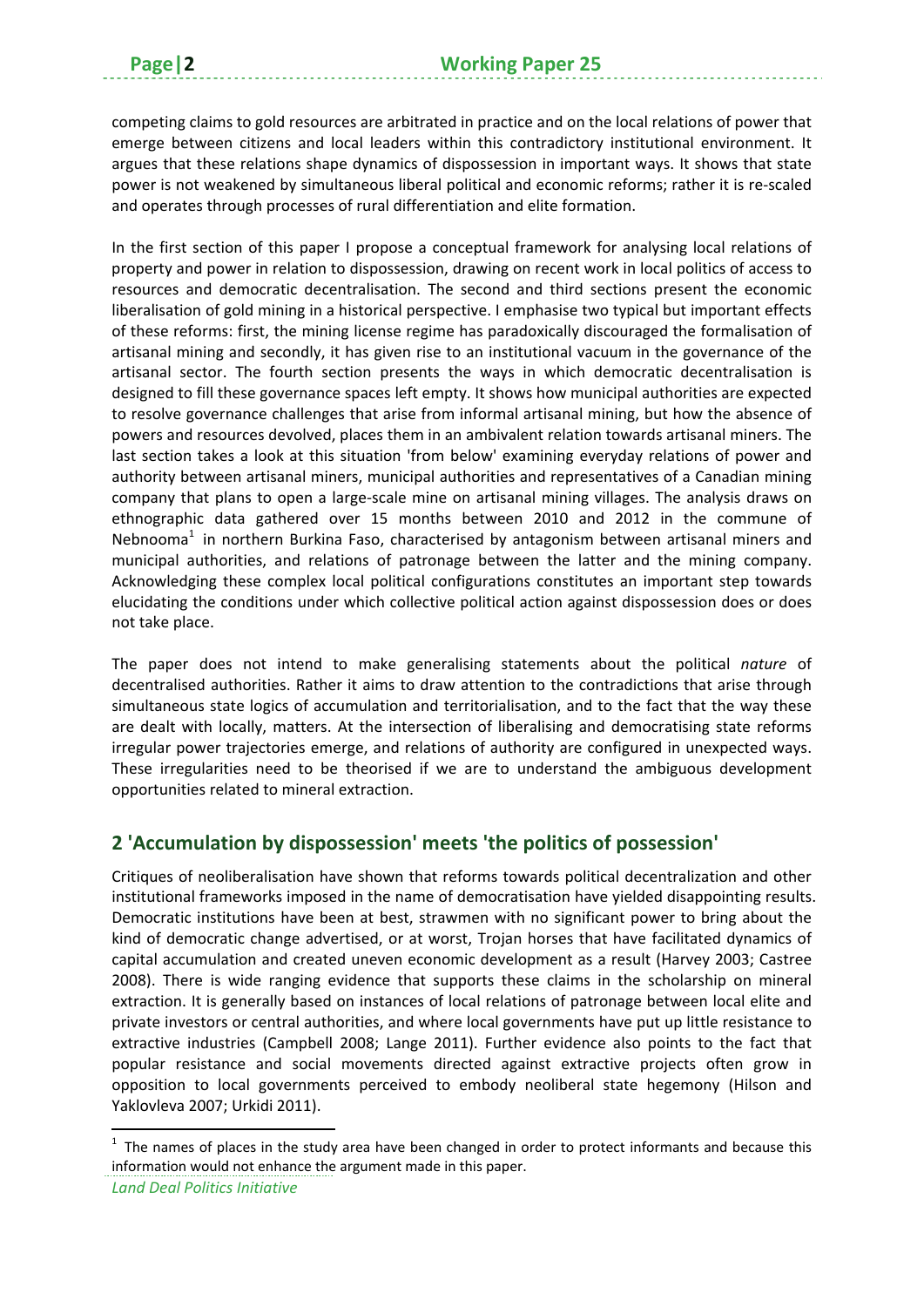However the interests of local and central government are not always neatly aligned. Haarstad and Floysand (2007), for example, show how in Peru democratic institutions and narratives of democratisation were appropriated locally, rescaled through international social movements and turned against central administrative models of resource extraction. There is a fundamental tension between state reforms that promote locally disruptive foreign investment and democratic ones that encourage citizen representation and the role of democratisation in facilitating dispossession is not always be so straightforward (Bebbington and Bury 2009; Horowitz 2010; Bebbington 2012). The current paper builds on this scholarship on the micro-politics of democratisation and mineral extraction to examine how, at the intersection of accumulation and territorialising logics, existing local political identities are re-formed through mineral extraction projects, and in ways that shape the relation between 'communities', the state and investors. The micro‐politics of local governance is approached as a constitutive element of neoliberal state reforms, rather than an outcome of failed democratisation or predatory neoliberalisation, and much can be learnt from them about social and political relations that underlie dynamics of dispossession.

Recent work on the local politics of possession and decentralisation offers a useful framework for analysing how these political identities are formed and influence dynamics of possession and dispossession. Property, and privatisation in particular, is a fundamental tool through which neoliberal theories of natural resource governance and development are socially engineered by the state. However property reforms and regimes as they are inscribed in law rarely strictly match the way they articulate in practice. On the ground, codified property regimes may be resisted, ignored or appropriated in new and different ways than those intended, and give rise to parallel normative orders regimenting relations of possession. For this reason, Ribot and Peluso (2003) prefer to examine these relations through the ability of people to benefit from resources, through relations of access, rather than codified property.

This conceptual distinction is particularly appropriate in the context of mineral extraction. Gold mining for example always involves both formalised, often industrial, extraction and also a vast number of artisanal mining that operates without legal titles though it may be tolerated by authorities (Fischer 2007; Banchirigah 2006). When overlap between these activities occurs, especially in cases where new actors claim ownership over resources that are already under informal regimes of access codified property law is often mobilised as a way to over-ride existing access regimes (Sikor and Lund 2009;Peluso and Lund 2011). The enforcement of these property claims often involves the intervention of intermediary, or 'twilight' institutions to legitimate property‐based claims (Lund 2006). In addition, mining titles are generally issued by central institutions that are often far removed from the rural contexts over which authorisations are granted, and as pointed out by Speigel (2012) the application of titles in practice is fraught with regulatory complexities and impracticalities. How these are resolved locally is therefore an integral part of neoliberalisation processes and it often involves local governments acting as local brokers. In order to understand how dispossession is legitimised in the context of mineral extraction, we need to pay more attention to these intermediary institutions, and to the factors that may influence the way they position themselves politically vis‐à‐vis various competing resource claimants.

The scholarship on natural resource democratic decentralisation suggests that the lack of discretionary power and resources devolved to local governments in practice interferes with their ability to become downwardly accountable (Ribot 2004). Legal and institutional porosity may strengthen local government as they have room to manoeuvre relations, but also may weakens them in that their political power is subject to constant negotiation. In such contexts their quest to assert public authority is an important factor framing local government relations with resource claimants (Lund 2006; Nightingale and Ohja 2013). In this paper I draw on these findings to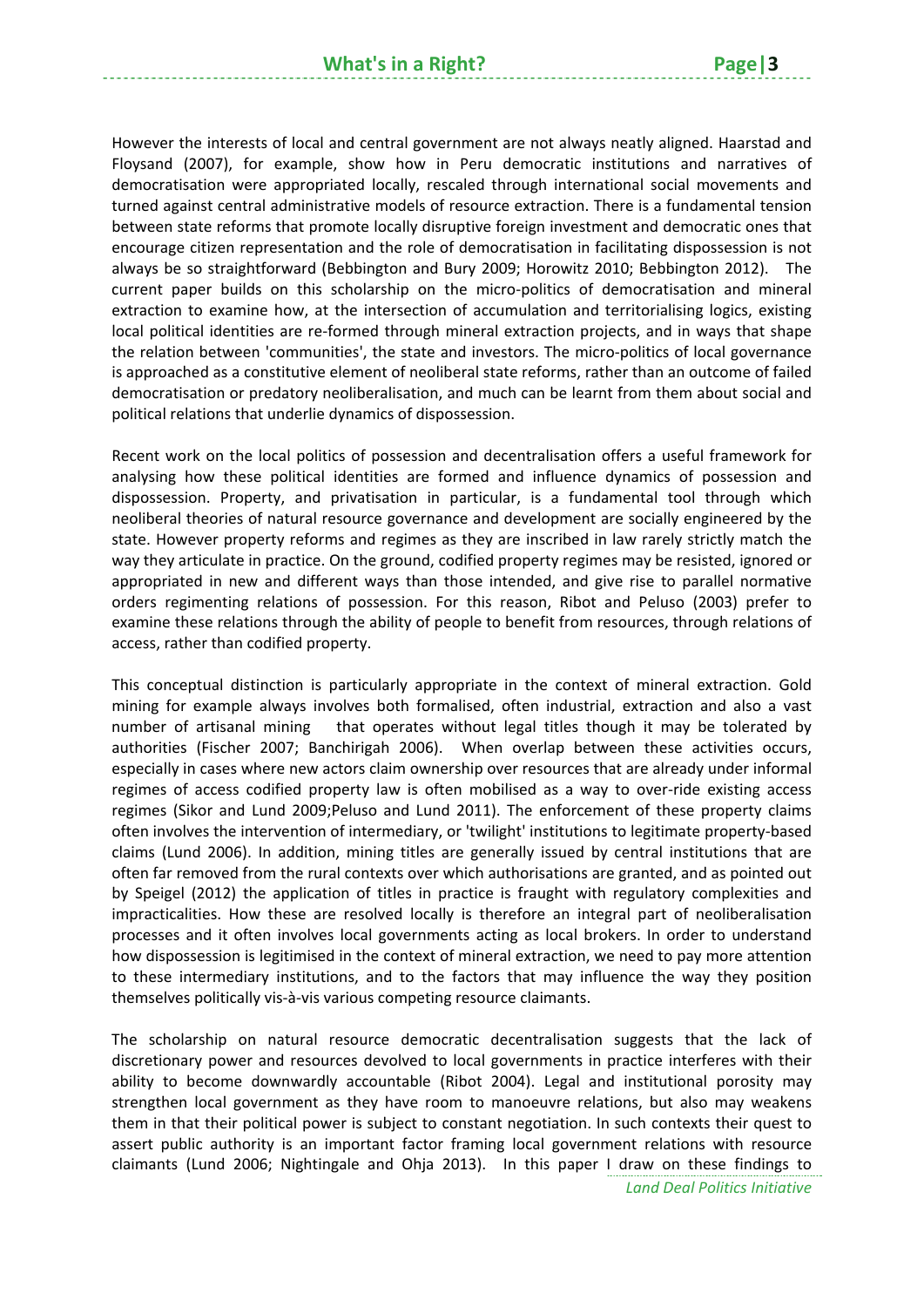examine how the institutional vacuum that arose out of the liberalisation of gold mining on the one hand, and the lack of power and resources devolved to local governments on the other, shapes the way they are positioned politically in relation to overlapping and competing gold mining claims. The following two sections set the historical backdrop against which local political configurations are formed, highlighting the growing institutional vacuum in the regulation of access to gold and the ways in which local governments are expected to fill this gap since the liberalisation of gold mining in the 1980's.

#### **3 Liberalising mining Burkina Faso: the rise of institutional vacuums**

The mining sector started to be regulated in Burkina much later than its neighbours which can be explained by the fact that gold became an important driver of the domestic economy in the late 1980s, while Ghana and Mali for example have a longer tradition of gold mining (Luning 2006; Campbell 2008). At that time also, the country was marked by profound political transformations set during a brief revolutionary regime (1984‐1987) led by Thomas Sankara. Artisanal gold mining was then resorted to by farmers as a cash-generating strategy to compensate for lost crops after prolonged droughts that were affecting the Sahel region. There was no coherent national mining legislation (over trade or licenses) and the expansion of the artisanal sector called for the need to regulate the sector. The parastatal institution *Comptoir Burkinabe des Metaux Precieux* (CBMP) was created in 1986 and established a state monopoly on the production, transformation, export and purchase of gold which fixed the buying price of gold nationally onto the London market (Gueye 2001). The mandate of the CBMP targeted the industrial sector, which only comprised two largescale state-managed mines in Essakane and Poura at the time, but essentially it aimed to regulate the expanding artisanal sector as well.

After Sankara was assassinated in 1987, the revolutionary regime was overthrown by Blaise Compaore who has been in power ever since, and whose government undertook a series of democratisation and economic liberalisation reforms under the auspices of IMF Structural Adjustment Programmes (SAPs). In the mining sector, one of the very first and most decisive legal acts was the liberalisation of the gold trade that, beginning in 1996, authorised the creation of private gold trading posts (Decrees No. 96-231/PRES/PM/MEM on 3<sup>rd</sup> July 1996 and No. 97-035/MEM/MEF/MCIA on  $14<sup>th</sup>$  May 1997). This decree effectively marked the end of the state monopoly on gold trade and export. It was justified as a way to promote private investment and employment, which were perceived to be hindered by the CBMP monopoly, and several private trading posts were created as a result. However this also meant that the CBMP, which was still state owned at the time, had to start competing with the new private trading posts, which seriously undermined its capacity to capture gold production. In 2001 the CBMP started to be privatised (No. 015-2001/AN of  $4<sup>th</sup>$  July 2001) and the structure was eventually dismantled in 2006 on the grounds that it had gone bankrupt. While the official explanation is that the CBMP's bankruptcy was already under way before liberalising reforms and that privatisation allowed it to survive a little longer, this interpretation is not shared by several ex-CBMP agents currently employed at the Ministry of Mines:

*''At the time [the CBMP existed] you could not make good business with gold because the prices were fixed by the government; you had to sell with the government, and be careful if you got caught! The CBMP did not go bankrupt, it was liquidated by the World Bank. How can a business that buys something at 1F and sell it at 10F go bankrupt?!''2*

<sup>&</sup>lt;sup>2</sup> Anonymous, Ministry of Mines Staff, interview on 30.03.2012.

*Land Deal Politics Initiative*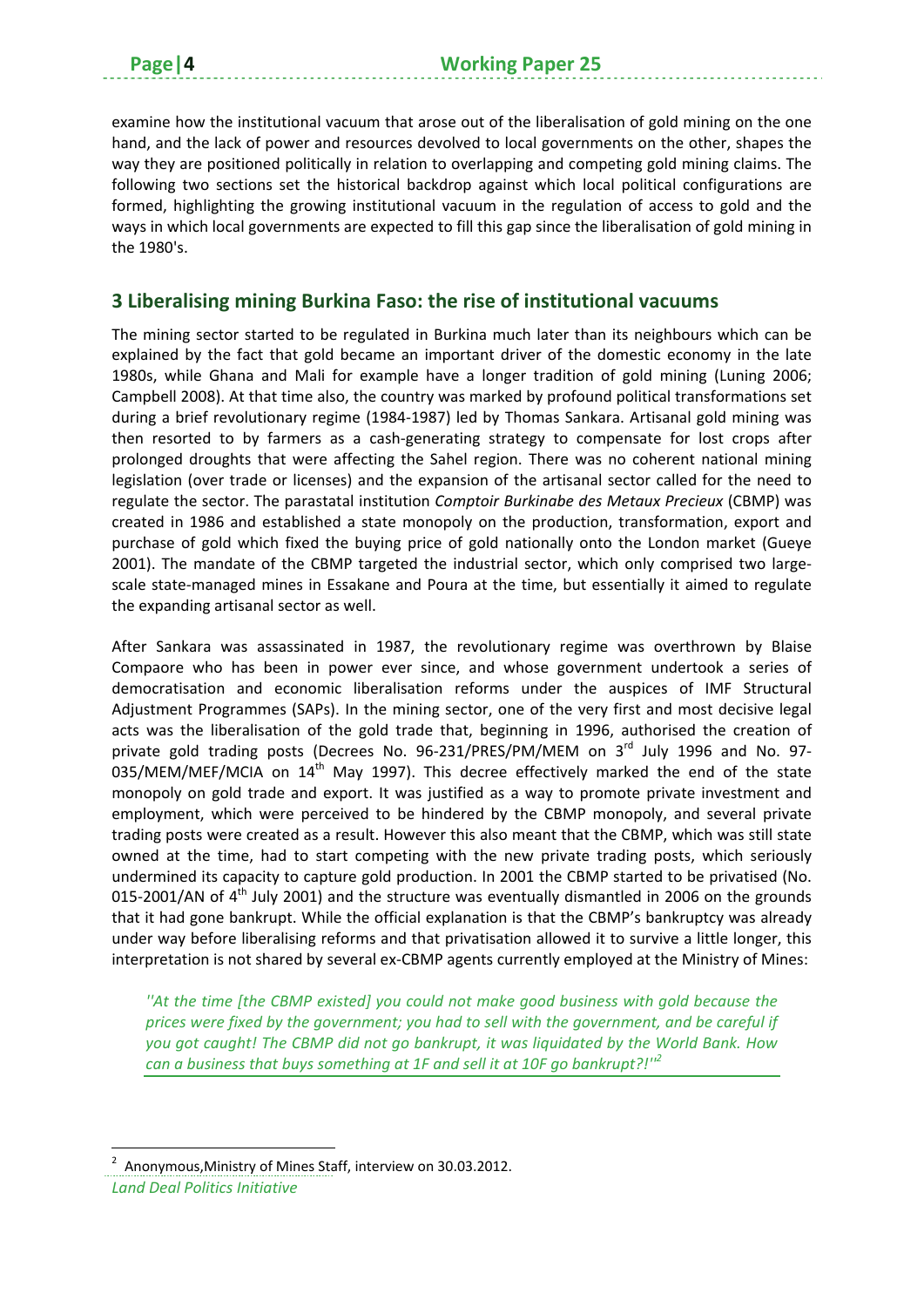Although this kind of confession is often reluctantly given away, it is widely shared even among higher executive officials who admit regretting the disappearance of the CBMP because 'it conferred a grasp onto artisanal production'. While private trading posts are supposed to have replaced the CBMP, it is widely admitted that they rarely report the amount of gold acquired, while the central administration lacks the capacity to monitor their activities adequately.

The CBMP only lasted 10 years until the monopoly was abolished, but it had set a solid framework for the artisanal production of gold and its dismantlement had profound impacts on the sector and its relation to government. In order to control artisanal gold production and trade, the CBMP‐ employed technicians who were posted in localities where gold was discovered and constituted the sole point of sale for artisanal miners, as Gueye (2001:39) describes:

*''The Gold Purchase Counter [CBMP] was the only body allowed to purchase, process and market gold. It established an organisation dedicated to carrying out these tasks. It employed technicians to purchase gold from artisanal sites and granted authorisation cards, which permitted local buyers to purchase gold that could be resold to holders of gold marketing cards. CBMP had several local buyers* who resold gold to the Counter. In order to obtain an agreement to purchase gold, an application had to be submitted to the Mining Minister, after which an inquiry was conducted by the police force. The *agreement to purchase gold could only be signed by the Mining Minister. The CBMP Executive Manager could sign local purchasers' cards. Local purchasers' cards cost CFAF 1000 each while the agreement to purchase gold cost CFAF 250,000.''*

As such, the organisation for gold purchase overseen by CBMP technicians and the local cardholders they hired provided a highly controlled environment that initially prevented the development of fraud. This element of control was further reinforced as technicians were also entrusted with a security role on mining sites, and Grätz (2004: 146) for example describes how they were able to mobilise local police agents to pursue gold smugglers, and were involved in mediating conflicts that arose in relation to gold and that artisanal miners were not able to resolve themselves. In the period that followed the adoption of SAPs, central government investments in CBMP capacities declined and so did the revenues generated through artisanal gold production, as Table 1 illustrates.

| Year | <b>Artisanal production (tonnes)</b> |
|------|--------------------------------------|
| 1986 | 272                                  |
| 1987 | 616                                  |
| 1988 | 805                                  |
| 1989 | 1,255                                |
| 1990 | 2,302                                |
| 1991 | 1,499                                |
| 1992 | 1,338                                |
| 1993 | 928                                  |
| 1994 | 906                                  |
| 1995 |                                      |
| 1996 | 769                                  |
| 1997 | 944                                  |
| 1998 | 951                                  |

Table 1. Artisanal gold production in Burkina Faso between 1986 and 2002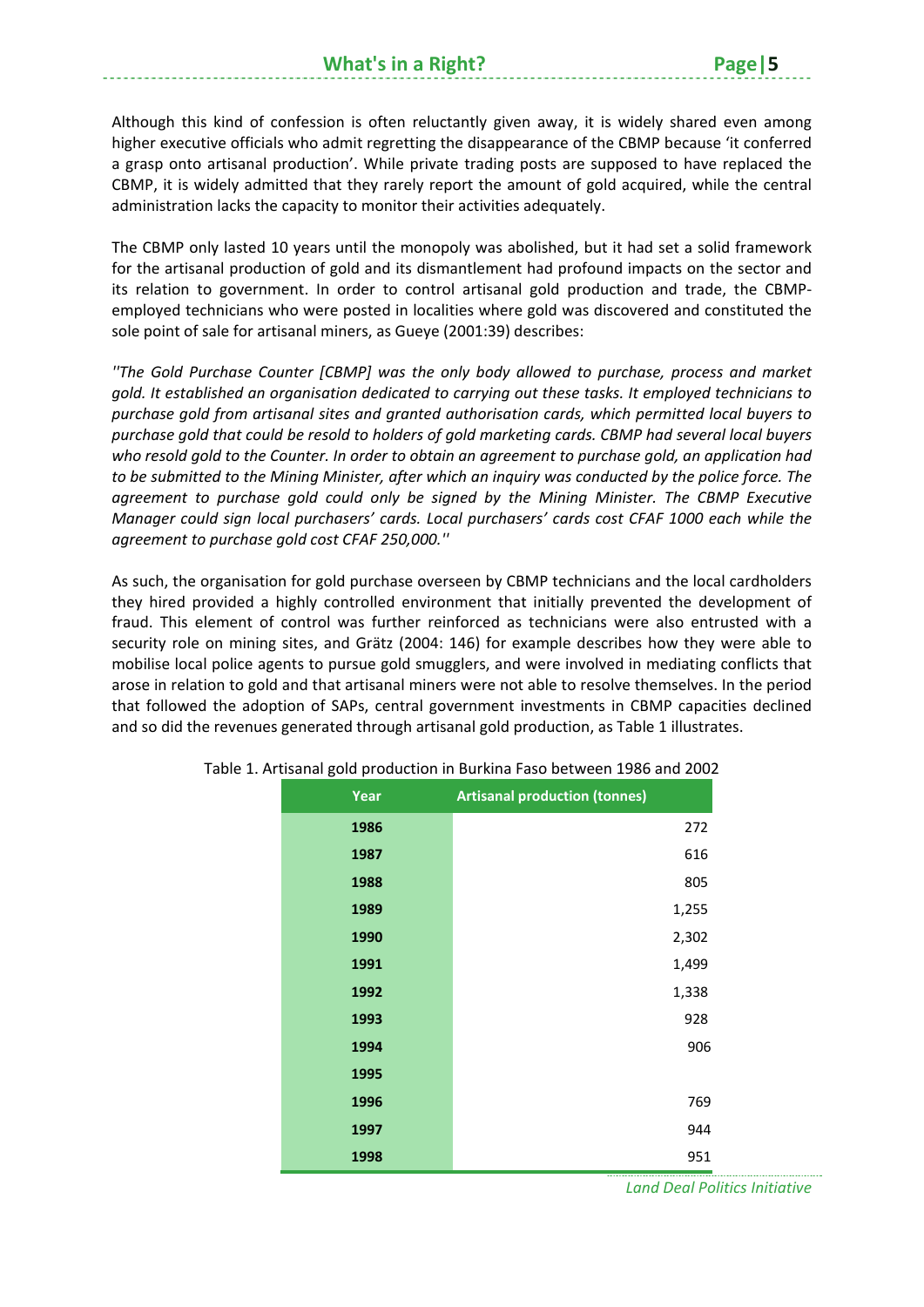| 1999 | 738 |
|------|-----|
| 2000 | 515 |
| 2001 | 209 |
| 2002 | 390 |
|      |     |

Source: Gueye (2001) and WTO (2004)

Reasons for the peak and drop between 1990 and 1993 need to be further researched, especially considering that global gold prices were actually very stable during that time interval<sup>3</sup>. What is noteworthy here however is the stabilising and then dramatic fall of artisanal production from 1998 to 2002; but this downward trend does not so much reflect a decline in the artisanal production of gold than the decreased capacity of the CBMP to record artisanal gold production. Indeed, in that time interval the majority of gold production was not channelled through the CBMP and according to Englebert (1996:96, cited in Werthmann 2001) at least 40% was smuggled out of the country. A later study conducted by the French *Bureau de Recherches Geologiques et Minieres* estimated that 80% of gold was sold through informal channels between 2001 and 2003 (Jacques et al. 2006: 123). Ex‐CBMP technicians explain that after private trading posts were created, artisanal miners were no longer obligated to sell the gold extracted with them, and it became difficult to control the proliferation of illegal sales points on sites, or at town markets. At that time the authority of the CBMP over artisanal mining also greatly eroded due to the proliferation of the informal market. A study by Werthmann (2001) in 1998 for example reports tensions between CBMP agents and an emerging class of powerful, and now illegal, artisanal gold miners who started thriving off the informal market.

Another important aspect of the CBMP in artisanal mining was the supervisory role played by its technicians over local artisanal working arrangements. Part of the revenue raised was directly reinvested in the improvement of the mining sites, infrastructures and equipment (Werthmann 2001). The 2004 Poverty Reduction Strategy Paper for Burkina Faso states that ''in the decade 1991‐ 2001, the contribution of these small‐scale operations in the form of support for provincial budgets from gold washing taxes amounted to approximately CFAF 500 million'' (GoB 2004: 61). Although it is not clear how much of this revenue was actually reinvested locally, part of a technician's job was to oversee artisanal mining work arrangements. They were trained to implement safety measures on the sites they supervised, such as distance between shafts and between sites and habitations. In a recent study on the productivity of artisanal mining in Burkina, Jacques et al. (2006: 119‐120) describe the legacy left by the CBMP on some artisanal work arrangements today:

*'The main artisanal gold mining sites in Burkina can surprise by their degree of structure and organization, which might resemble a "small mine" if sufficient material means were deployed. This organization, indispensable because of the size of the sites and the complex exploitation method,* was set up by the CBMP, which was very early on given a mandate by the Government to take this activity in hand. The sites consist of well-defined workshops, where everybody has a specific task to *carry out with specific equipment. Some tasks are set aside for the elderly, such as watchmen, for women (manual grinding or winnowing), for young boys (crushing, and transport of ore and water), or for girls (picking and sorting in the waste heaps). The automatic character of the acts and the permanency of the tools enables the reliable determination of an average theoretical productivity for* each task. (...). Each task has its own fixed price that varies little from site-to-site. Among the miners

 $3$  The increase in gold prices may have increased the incentive for artisanal mining – see the fluctuation of gold prices (as per London PM) between 1833-2011 http://www.nma.org/pdf/gold/his\_gold\_prices.pdf

*Land Deal Politics Initiative*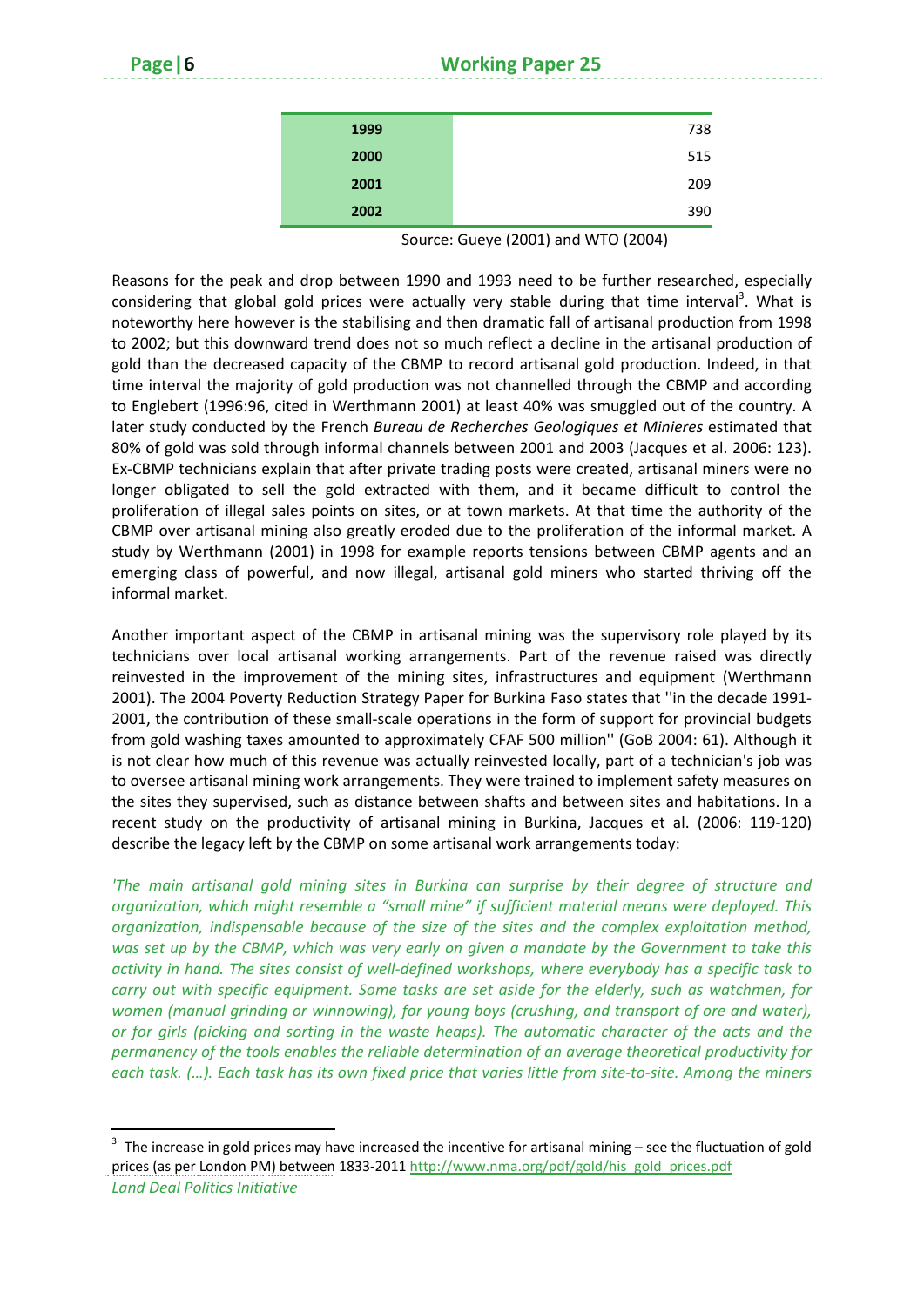Some of these organising features can still be found in some of the older artisanal mining sites but working arrangements on new sites are more erratic. The degrading effects of SAPs on the artisanal mining sector are not unique to Burkina (Banchigirah 2006; Fischer 2007). In Zimbabwe, Dreschler (2001) describes how the privatisation of state owned mines following these reforms resulted in massive unemployment which was not absorbed into large scale private mining as was expected, but rather fuelled illegal small‐scale mining. In Burkina Faso, although the performance of the two state‐ owned industrial mines significantly degraded during the course of these reforms, the more significant impact of liberalisation was felt in the artisanal sector. Like in Ghana, where Hilson and Potter (2005) have shown how SAPs fuelled the growth of a poverty-driven small scale mining sector, liberalising reforms in Burkina have undermined the capacity of the CBMP to organise and supervise artisanal production locally, and its eventual dismantlement left a governance gap in this domain. More crucially, liberalisation reforms have not provided a replacement intermediary structure between the state and artisanal miners to fill the space left empty by the CBMP. This has contributed to shaping artisanal mining sites as ungovernable spaces characterised by the proliferation and normalisation of fraud, increasingly precarious working arrangements and a growing divide between formal institutions and artisanal miners. In the following sections I show that the property regime and democratic decentralisation represent central government attempts to regain control over artisanal mining, but in practice these central reforms are co-producing local relations of power and authority that further marginalise artisanal miners.

#### **4 (In)formalising artisanal mining?**

The first Mining Code (1997) redefined the role of the state as no longer a direct investor in the sector, as this was deemed 'too risky', but as 'an institution supportive of investment' (GoB 1996). One such role is the distribution of permits and licenses to potential investors, and the Code typically differentiates between industrial sector exploration permits and exploitation licenses on the one hand, and the artisanal sector on the other, of which the latter mainly includes semi-mechanised artisanal mining. The promotion of investment in the large‐scale industrial sector in Burkina, like elsewhere, has been particularly prominent and exploitation licenses guarantee secure mining titles, the codification of tax exemption regimes for investors and the liberalisation of gold trade (Forster and Bills 2002; Pegg 2003). The revised mining code (2003) further set up a range of custom and tax concessions aimed to encourage foreign investment. These tax privileges are justified by ministry of mine agents as a way to encourage exploration and thereby to regain control by increasing knowledge of underground resources<sup>4</sup>. This has clearly been successful since a quick glance at the map of currently valid permits at the BUMIGEB office<sup>5</sup> confirmed that it is now difficult to find an area that is not covered by an exploration or an exploitation permit. The number of exploration permits bestowed jumped from 2 in 2001 (GoB 2010; GoB 2011) to around 600 today (Oxford Policy Management 2011: 19), effectively covering around 60% of the national territory.

Another aim of the code was to encourage artisanal miners to invest in upgrading their system of production to semi‐mechanised mining. Two types of licenses are available to promote this – the semi-mechanised artisanal permit and the artisanal authorisation for mining (AAM) – but typically these licenses do not have the formalisation effects intended (Siegel and Veiga 2009). The former

<sup>&</sup>lt;sup>4</sup> Emmanuel Yameogo, Directeur General des Mines, interview on 24<sup>th</sup> February 2012.<br><sup>5</sup> Permission was not granted to the author to reproduce this map here, but a 'map of main activities and mineral potential in Burkina Faso' can be found in Oxford Policy Management (2011: 20, reproduced from Diawara et al., 2010).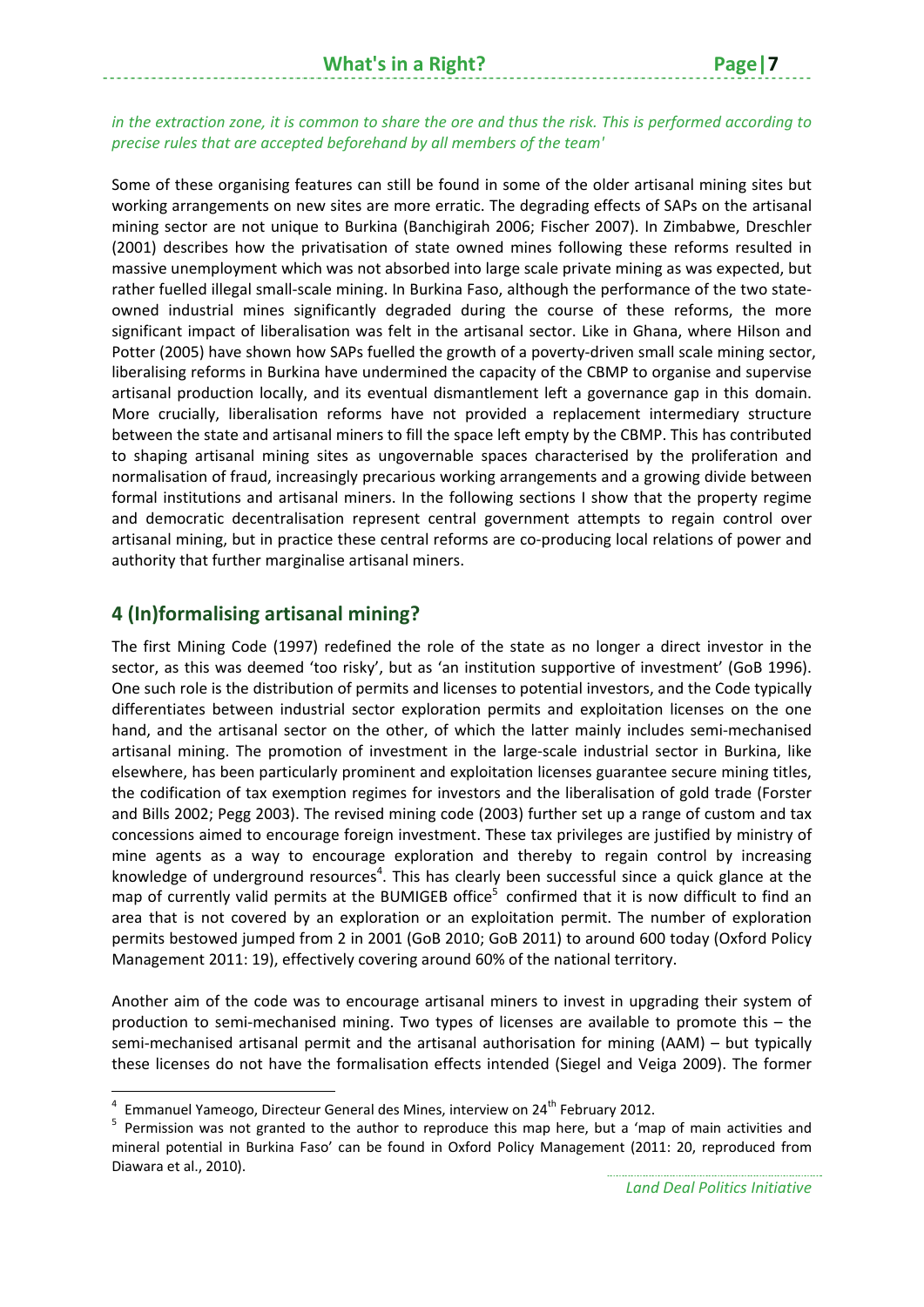has not been very popular; for example between 2001 and 2009 only five such permits were delivered. On the other hand, the AAM has been more widely acquired. It is difficult to have a clear and up to date estimate number of AAMs currently held, because the central cadastral system is only currently being digitised and because AAM licenses expire after two years they are difficult to keep track of, but a recent report by the ministry of mines shows that up until 2006 a total of 205 authorisations were acquired (GoB 2006: 6). This type of license confers for two years, infinitely renewable, the right over gold that is extracted in the perimeter covered by the authorisation (maximum 1km sq.) and they are exclusively delivered to Burkinabe nationals or to companies with a majority of Burkinabe shareholders. The reason why AAMs are usually more sought after than semi‐ mechanised permits is quite simply because they are less expensive and they are also subject to less constraining environmental and labour norms.

The AAM is a typical attempt to formalise illegal artisanal mining activities based on neoliberal theories advocating that 'these provisions make it easier for domestic enterprises to follow a "graduation path" leading, eventually, to large‐scale mining' (Oxford Policy Management 2011: 46). These authorisations are presented by ministry staff $6$  as a way to integrate artisanal miners in the formal state economy, as is illustrated by the fact they are exclusively reserved to Burkinabe citizens. On the ground however, these authorisations are rarely pursued by actual artisanal miners. In fact they are often acquired by private trading posts based in Ouagadougou, and they are misused as a license to purchase gold locally from the artisanal miners (Luning 2008). Indeed artisanal miners refer to these sites as operating under a *comptoire*, a vernacular pronunciation of the French word 'comptoir' that refers to the gold trading posts. In practice trading posts that acquire AAMs are able to force artisanal miners found working on the delimited perimeter to sell them the gold they extract at a lower price than that practiced on the black market. This is not illegal as there is no law framing minimum standard AAM labour arrangements; however Ministry staff acknowledge that this is far from the formalisation objectives that AAM licenses are meant to achieve<sup>7</sup>. This significant discrepancy between law and practice is tolerated and justified as a way for the central government to retain a minimum control over artisanal mining working arrangements and production. This is well encapsulated in a statement made by the General Director of the Ministry of Mines when asked to comment on the misuse of AAMs:

*'It has become a necessity for the State to revise its strategy to manage traditional [i.e. artisanal] sites. The CBMP used to manage these sites without a problem, this structure has now disappeared, now we have to find the best formula that will help avoid conflicts'*

Lefaso, 19<sup>th</sup> July 2012 (author's translation)

Paradoxically, conflicts often arise between AAM license holders and artisanal miners because the value of gold is lower than everywhere else, and artisanal miners tend to avoid working on sites that have an AAM when they can. This is well illustrated by an artisanal miner who was asked to explain how he chose which mining sites to go and work on, illustrates:

*I heard that gold was declared in Watinooma [a rural town in north‐western Burkina] and so I travelled there the day before yesterday to see whether I could get access to a shaft and hire some diggers. But I found they were quite closed up to strangers and anyway it would be difficult to make any money; they have a 'comptoire' there you know. Over there you have to sell 6g at once, and they give you between 60,000 and 80,000CFA for it; here in*

<sup>&</sup>lt;sup>6</sup> Patrice Dabire, Direction du Secteur Artisanal, interview on 28<sup>th</sup> November 2011.<br><sup>7</sup> Anonymous, Ministry of Mines Staff, interview on 28<sup>th</sup> November 2011.

*Land Deal Politics Initiative*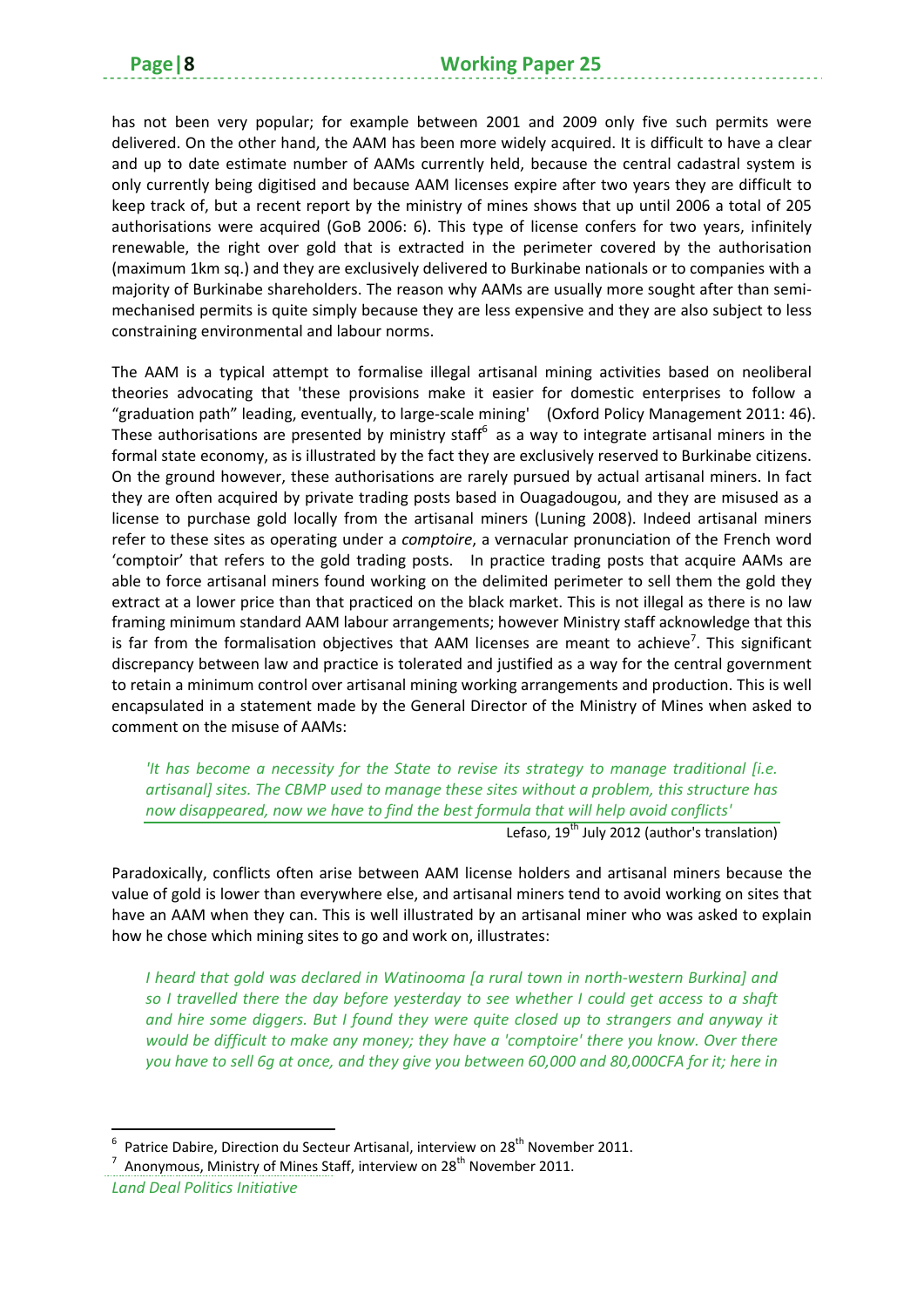#### *Sanemziiga there is no 'comptoire' and you can get 22,500CFA for 1g! So I just came back here to work!'*<sup>8</sup>

So while the AAM is advertised nationally as an inclusive institutional framework aimed to formalise artisanal mining, it has had the unintended effect of empowering an urban‐based elite who owns private trading posts and marginalising artisanal miners. This is typical of neoliberal restructuring elsewhere too and Fisher (2007: 739) also demonstrates how similar reforms in Tanzania have fuelled the social exclusion of artisanal miners. In Burkina, these reforms have encouraged a tendency among artisanal miners to evade formal institutions and indeed to define themselves in opposition to them.

Another way in which AAM departs from its intended formalisation objectives is the way it is used as an intermediary between local artisanal miners and industrial mining companies, especially those holding exploration licenses. Exploration involves the evaluation of the content and quality of underground mineral through borehole drilling work. It is often undertaken in places where artisanal miners already have found gold and mine intensively. Exploration license holders mostly tolerate artisanal mining on their permit because too many resources would be required to prevent it, but this also means that access to these sites must be negotiated with miners, which can be met with significant resistance from artisanal miners. Luning (2008) describes how in the north of Burkina, where a Canadian transnational mining company holds an exploration license over an area of intense artisanal mining work, AAMs are tolerated by the Canadian company because it has served as an interlocutor between the company and artisanal miners, and facilitated the company's access to drilling sites. Interviews with several community relations officers from similar companies confirm that from their point of view, tolerating an AAM on an exploration permit can be an advantage because AAM holders constitute a valuable intermediary through which such companies can engage with 'local communities'<sup>9</sup>.

Exploration companies do not systematically engage with AAM holders however (Megret 2010) and in cases where exploration licenses are acquired where there is no AAM, companies mobilise other kinds of local institutions as interlocutors. In a follow up to her case study, Luning (2012) showed that the way the Canadian mining company strategically engaged with customary authorities was crucial to facilitate the process of upgrading from its exploration license to an exploitation permit. In order to do this companies must undertake feasibility and impact assessment studies that involve tackling highly political questions of displacement and compensation. In this case the permit pursued encompassed two customary jurisdictions whose respective heads disagreed over the terms of compensation. Luning shows how company representatives strategically forged and shifted alliances with both customary authorities so that their disagreement would play in the favour of the terms that the company wanted to obtain. This shows that not only are rights contested in practice, but whom is able to benefit from these contestations is shaped by the kinds of alliances and divisions that are made locally.

Questioning how AAMs work in practice first shows that while these licenses are promoted as a way to improve artisanal mining, they have actually restricted the ability of artisanal miners to benefit from gold resources. Secondly, questioning the gap between rights in theory and in practice sheds light on *whom* these licenses actually benefit politically. In a context of a local governance vacuum left by the dismantlement of the CBMP, AAM holders are sometimes mobilised as intermediaries for private investors to negotiate access with local miners. In other instances, investors are able to

<sup>&</sup>lt;sup>8</sup> Anonymous, Sanemziiga artisanal miner/shopkeeper, interview on 29<sup>th</sup> April 2012.<br><sup>9</sup> E. Kossongonona, Community Relations Officer, OREZONE, interview on 29.11.2011; A. Analira, Community Relations Officer, AMARA, interview on 13.12.2012.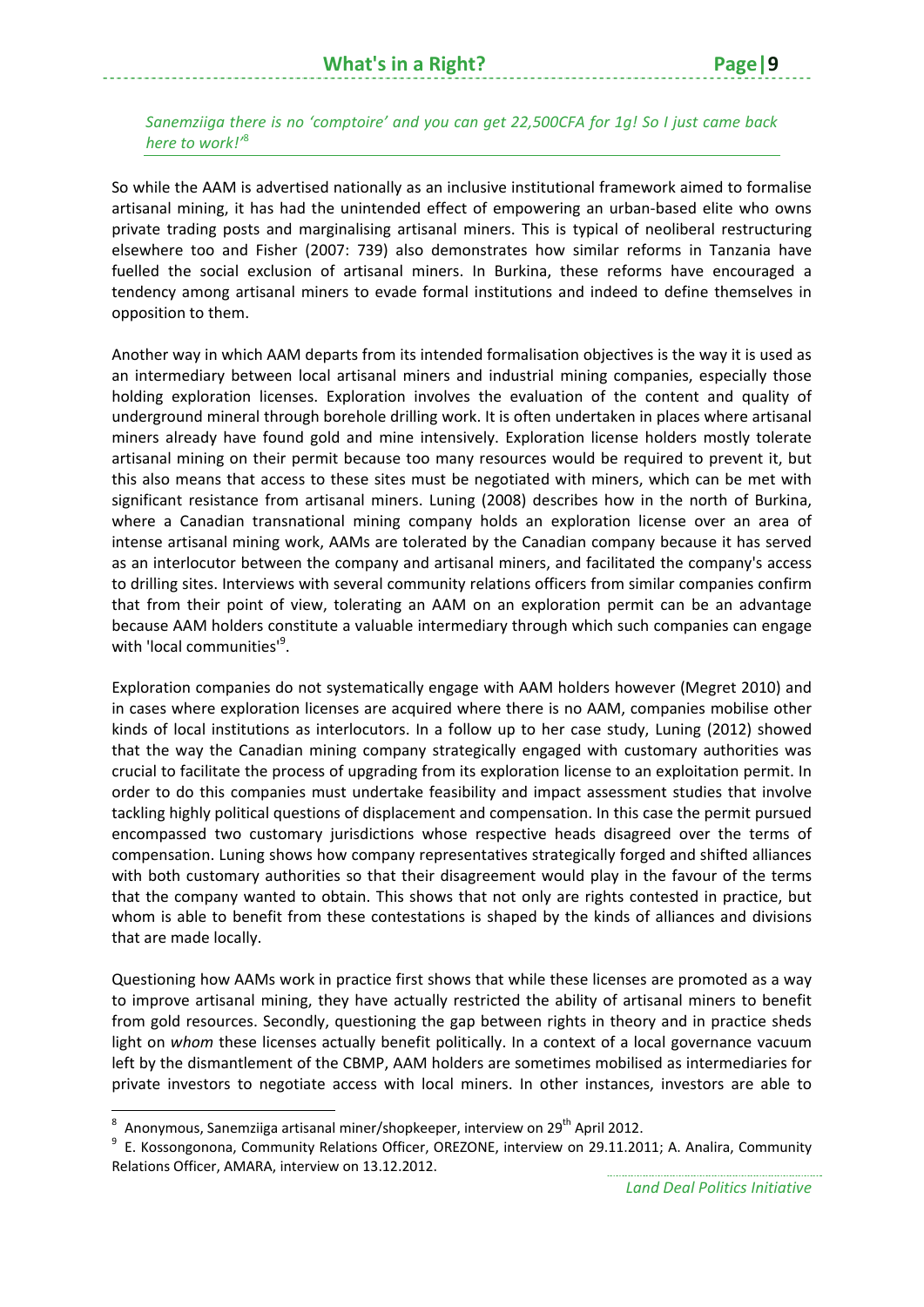strategically choose other institutions as local interlocutors. In the case analysed by Sabine Luning, customary institutions in disagreement over the terms of compensations were the company's interlocutors, who allowed room for the company to negotiate compensation to its own advantage. The remainder of this paper analyses what happens when municipal authorities are mobilised as local interlocutors. The next two sections describe how the assignment of responsibilities to municipal authorities without powers or resources devolution creates conditions of local political fragmentation, and I then illustrate, through a case study from northern Burkina Faso, how this fragmentation is rehearsed locally in ways that facilitate dispossession.

#### **5 Democratic decentralisation and gold mining: responsibilities without resources**

The process of democratic decentralisation in Burkina Faso has been under way since the adoption of a new Constitution and of Structural Adjustment Program in 1991, but it has only been effective in the whole of Burkina since the first municipal elections in 2006. Municipal councils are made up of councillors elected at the village‐level. Together councillors elect a Mayor who presides over the municipal council, which is renewed every five years. The council gathers at least four times a year, and can be called upon by the Mayor on a more recurrent basis depending on specific issues that may come up (GoB 2004). At the village‐level the *Comite Villageois de Developpement* (CVD), made up of 10 to 15 individuals, who are nominated on the basis of a consensus vote and are meant to insure the link between the municipal council and citizens.

Resources devolved by the central government have been typically poor (Ribot 2004). Municipalities are encouraged to partner with donors and NGOs on specific projects (e.g. Ouattara 2006; André 2010), or to raise their own revenues through taxes, to ensure the delivery of public services (Blundo and Le Meur, 2009). Appropriate legal frameworks however have often been missing, in particular in the area of natural resource and land management, which has hindered the capacity for authorities to implement taxation in practice. A typical and almost anecdotal example now in Burkina is that of rural and urban land planning, which has been an important way to raise funds during the councils' first mandate (Hilgers 2008). Municipal councils created urban cadastres and raised revenues through the registration of land plots (*lotissement*), but in the face of limited technical capacity, they were seldom able to strictly follow legal procedures, which gave way to instances of corruption and abuses. This case is repeatedly rehearsed in the public domain, in national media (Lefaso,  $6<sup>th</sup>$  June 2012) and it is often invoked by central government authorities to justify caution towards power and resource transfers to municipalities on the grounds of their insufficient technical capacity and their political immaturity (Champagne and Ouedraogo 2008).

Resource decentralisation to municipalities in the mining sector comes essentially from the sharing of industrial mining rents (Article 82 du Code de 2003). In a decree passed in 2005 (Decret no. 2005‐ 048/PRES du 3 Fevrier 2005), municipalities are entitled to 20% of the superficiary tax paid annually by exploration and exploitation license holders. These rents however are not often transferred in practice and this is justified by central administration staff as a result of complicated calculations in the many cases when, for example, licenses cover several municipalities, which they almost always do (Oxford Policy Management 2011: 46). Despite this, municipal authorities are expected to play an intermediary role between private investors and residents who might get affected by mining investments (Law No. 031-2003/AN on 8<sup>th</sup> May 2003). They are expected, for example, to facilitate mining companies' access to sites often uneasily accessible, introducing them to and mediating relations with local communities (Articles 63, 85), and they are also often expected to mediate conflicting relations between industrial companies, residents and/or artisanal miners (Article 111) and overseeing feasibility and Environmental and Social Impact Assessments studies (Decree No.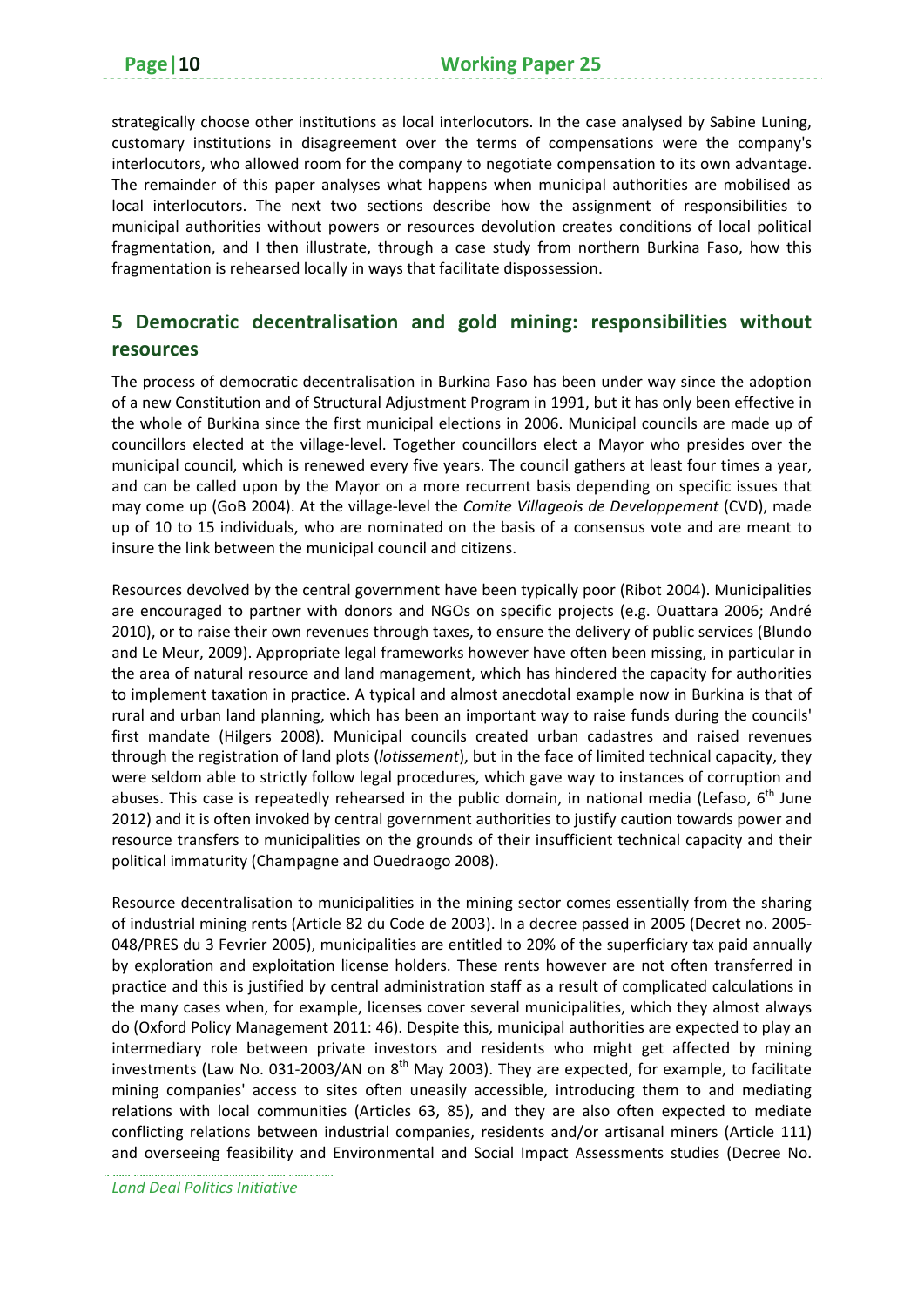2007-853/PRES/PM/MCE/MECV/MATD on 26<sup>th</sup> December 2007). This latter responsibility is of course the most contentious of all as municipalities only have a consultative role in relation to the delivery of industrial mining licenses. There is no work being carried out on the consultative processes in Burkina yet because industrial gold mining has only recently (and quickly) expanded, but local political fragmentation and conflicts have been reported by some studies that have focused of the micro‐politics of mineral extraction elsewhere as often arising out of consultation procedures (Horowitz, 2010; Lange, 2011).

The expansion of artisanal mining also presents specific social, environmental and health‐related challenges that municipal authorities are expected to address. To name a few, these include the unsafe use of mercury and cyanide for the transformation of ore (Tschakert and Singha 2007), the low rates of school attendance by children in mining villages, access to water – a scarce resource in North Burkina – for the washing of ore, the resolution of conflicts that often arise between groups of miners are also often the higher rates of alcohol consumption that increase risks for artisanal miners (Grätz 2009), and human safety around often precarious digging arrangements. In addition to central government pressure to accommodate challenges brought about by the mining sector, citizens also expect their representatives to take measures that resolve local issues related to artisanal mining. The lack of resources often makes it difficult for municipalities to address these local governance issues, which does not make them popular among the citizen base. There is some evidence of municipalities in Burkina where local measures are taken to mitigate the impacts of artisanal mining and in the municipality of Boroum, for example, where residents complained about river pollution by artisanal miners and demanded their expulsion, municipal authorities issued a decree that relocated miners away from the river. This however made it more difficult for miners to wash the ore and resented municipal authorities for being unable to offer them alternative arrangements (Sidwaya, 5<sup>th</sup> October 2012).

Decision‐making power over licenses has also not been effectively devolved to municipal councils, as gold remains property of central state (Article 5 du Code Minier 2003). The signature of Mayors is only required to authorise AAM and this power has sometimes been used to delay or block undesired trading post companies from imposition price and production conditions on their constituents. In some other cases, the municipality has used this power as leverage to negotiate better treatment from these companies. This was the case, for example, in the municipality of Tiefora, which allowed a big trading post company called Sav'Or to set up shop on a site next to another important trading post, SOMIKA, which holds an AAM. This led to tensions between the two companies and an attack by SOMIKA on Sav'Or property. The newspaper article that reported the event described that the Mayor claimed to have permitted the delivery of an AAM to Sav'Or because, after consultation with residents, the company promised to pay the local village fund a percentage on the gold it acquired, thus contributing to local development, which SOMIKA had failed to do (Le Pays, 25<sup>th</sup> Novembre 2012). This shows that in some instances, municipal councils have manipulated, to their constituents' advantage, the little room of manoeuvre they have been granted.

This is of course not always true, but the example shows that the kinds of power and resources devolved to municipalities shape in important ways their relations with their constituents as well as the room for manoeuvring the politics of access with outside investors. The following section illustrates this point through more in‐depth analysis of power and authority relations in a municipality where a transnational Canadian mining company and artisanal miners compete over access to gold in north Burkina Faso. I draw on ethnographic material collected over 15 months fieldwork in the municipality of Nebnooma between 2010 and 2012. The case shows how relations of antagonism with artisanal miners on the one hand, and patronage with the private foreign investor on the other are fuelled by the lack of power devolution to municipal authorities.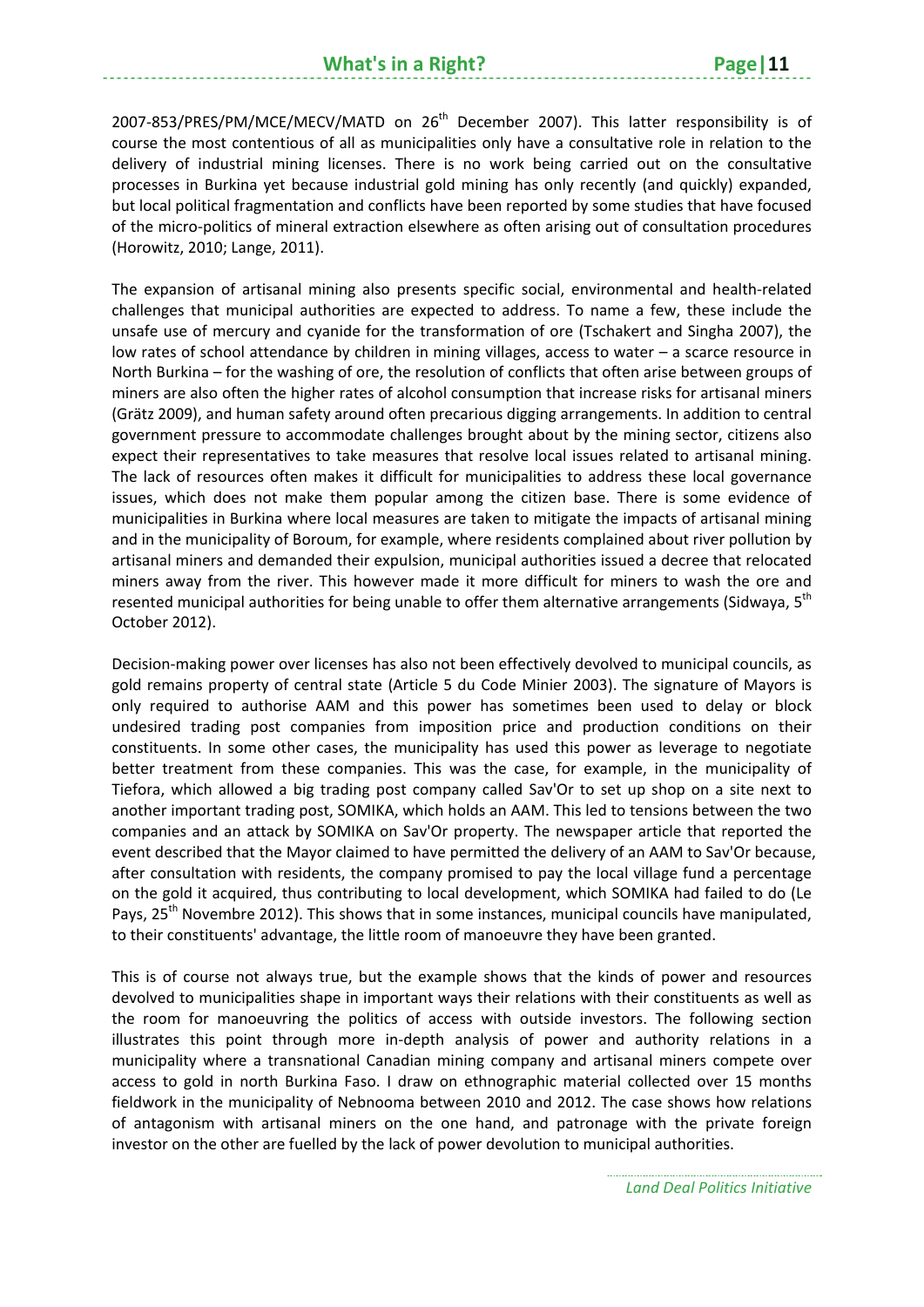#### **6 The politics of dispossession: power and authority in the gold hills of Nebnooma**

#### *6.1 'Big men' and municipal authorities: antagonism through powerlessness*

The rural municipality of Nebnooma is situated in northwestern Burkina where artisanal mining is omnipresent in social life. In the area it is hard to find a household that does not in some way or another benefit from gold mining. Farmers have engaged informally with gold mining as a dry‐ season activity for almost 30 years, but production has really accelerated in the last five to seven years. This is partly explained by the global value of gold that has peaked in that period which has allowed local miners to accumulate an important amount of wealth, which they have reinvested in machines. While artisanal mining is still undertaken by manually digging deep shafts and trenches, mechanisation of gold extraction has considerably transformed the pace and relations of production, and gold shafts can in some places reach as deep as 100m thanks to water pumps that allow miners to dig below the water table. Other machines include those that grind stones that are pulled out of shafts, and those that help wash the silt and capture the gold dust. Artisanal mining has become highly specialised as a result, differentiating between those who grind stones, those who dig, those who manage the diggers, those who own pits and those who buy, with a distinct hierarchy and prospects for personal advancement across these jobs. Today then, gold mining is not a mere livelihood diversification strategy; it is rather a career opportunity for rural dwellers in the area and elsewhere (Tschakert 2009; Johnsson and Bryceson 2009).

In Nebnooma, a specific 'mining culture' has rapidly evolved around these jobs and has attracted a number of migrant workers. However, unlike artisanal mining-based 'boom towns' elsewhere (Werthmann 2009), gold mining in Nebnooma has enriched 'autochthonous' miners, who have turned into entrepreneurs investing in the town in significant and long‐lasting ways (building houses and opening businesses, including pharmacies, stationaries, and mechanical repair shops). This small group of artisanal miners can be qualified as 'big men'; they are middle‐aged shaft owners who grew up as farmers and mostly originate from four villages where gold resources are particularly prolific in the municipality. Most of them do not read, write or speak French, the administrative language, but as shaft owners and local businessmen, they employ a significant number of people and they have become economically and politically powerful as a result. At the national level it is clear that miners are marginalised from the formal economy, but in this local context, qualifying them as a 'marginalised' group is readily dismissed by residents and municipal authorities in Nebnooma.

There is no AAM in the municipality and this of course is one of the reasons why local 'big men' have been able to accumulate wealth, as they have managed to remain in full control of the gold they are mining. Although their activities are technically illegal, it is widely tolerated. It would be impossible to repress. Artisanal mining being an illegal, dangerous and precarious activity, 'big men' have expanded their power through the transgression of law, and they tend to define themselves in opposition to formal institutions. This opposition is rehearsed in everyday governance that shapes relations of power and authority between municipal authorities and artisanal miners.

The majority of residents in Nebnooma engage in some way or another in artisanal mining, or indirectly benefit from it, and as such it constitutes a major livelihood strategy for citizens, that is, the electoral base of local authorities<sup>10</sup>. On the other hand, artisanal mining poses typical social,

 $10$  Although elections are not without their own internal dynamics issues, a comparison of recent electoral turnouts suggest that they indicate some degree of representativeness at the local level: the national turnout in the second municipal elections in 2012 (75%) was higher than that of the first municipal elections in 2006 (49%) and most recent presidential elections 2010 (55%) and the number of registered voters was also higher (www.freedomhouse.org).

*Land Deal Politics Initiative*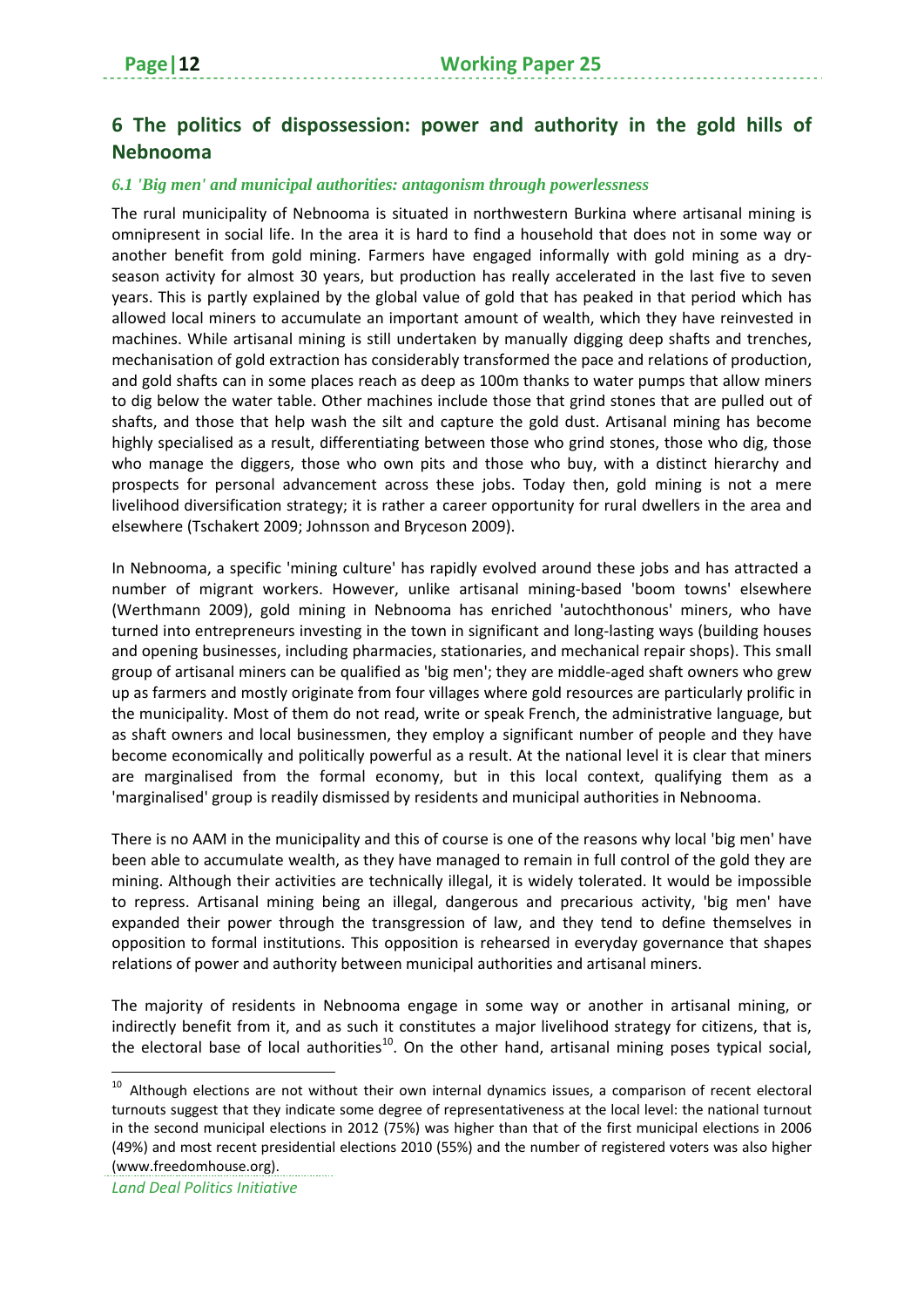environmental and health related challenges, as reviewed earlier, that the municipality is expected to tackle, while lacking the necessary power and resources to do so. As a result, local authorities use every public occasion, like speeches and meetings, to express their contempt towards artisanal mining and to advise citizens against engaging in this activity. However, in practice these sorts of interventions are mainly rhetorical and as most citizens point out they are not credited since municipal authorities are unable to offer them viable alternatives. In addition, these interventions also place local authorities in daily confrontation with 'big men', while not being able to offer solutions to the problems that they point out.

An example of this is the attempt by the municipal authorities to govern artisanal miners' water consumption for the washing of ore. Since the mechanisation of mining, miners have been using fuel-powered mills that can be placed on the banks of water holes and draw water out and onto washing carpets where gold residues are retained. The growing number of these machines at the water hole was becoming a problem at the time of fieldwork because water was growing short due to poor rainfall in the previous rainy season. If the water hole ran dry, this would affect other crucial off‐season cash generating activities (herding, vegetable gardening) undertaken by farmers. As a way to address the issue, the municipal council adopted a decree aiming to limit the number of machines allowed on the banks of the waterhole, and imposed a standard monthly fee for these machines next to the waterhole. The measure expectedly raised significant discontent among the miners, who complained that the decree did not provide sufficient relocation space for the machines. They also interpreted this decree as way for the municipality to undermine them politically and economically. The measure failed to be implemented because of this opposition and because the municipality lacked the means to enforce it. The police and the gendarmerie, who are accountable to central security authorities rather than municipal ones, were asked to help sanction recalcitrant miners by picking up the machines of owners who had not paid the monthly fee, but the police refused on the ground that this would take away resources (manpower and a pick‐up truck) that were needed to carry out their normal mandate. This clearly demonstrates the ambivalence of municipal authorities in relation to miners. On the one hand, artisanal mining is the bread-winning activity of the electorate base, the members of which works in some way or another for 'big men'. On the other it poses governance issues that authorities cannot ignore, but as they take measures that cannot be enforced they antagonise miners and undermine their own authority as a result.

There is also of course overlap between miners and municipal authorities. For example, most elected village councillors from mining villages are often successful miners themselves. However this overlap does not diffuse antagonisms and rather entrenches political divisions territorially. Indeed these miners/elected representatives tend not to attend ordinary sessions of the municipal council as, they confide, they feel 'higher municipal authorities are biased against miners and their activities'.<sup>11</sup> This entrenches differentiation whereby the municipality tends to have little to do with mining villages, and these villages' elected representatives tend to take (often sophisticated) village‐level governance measures without consultation with the Mayor and the wider municipal council.

This fragmented local political field is characterised by antagonism between 'big men' and municipal authorities. It has emerged on the one hand out of the rapid and unsupervised expansion of artisanal mining after the CBMP was privatised. On the other hand their antagonism is rehearsed through the local governance initiatives that oppose 'big men' to the municipality, and the difficulty for local authorities to assert public authority in part comes from the lack of power and resources they can mobilise to address the problems they claim artisanal mining poses. In the following I

 $11$  Five elected authorities from three mining villages reported this in formal interviews, but this statement is also based on observation and informal exchanges during the course of fieldwork.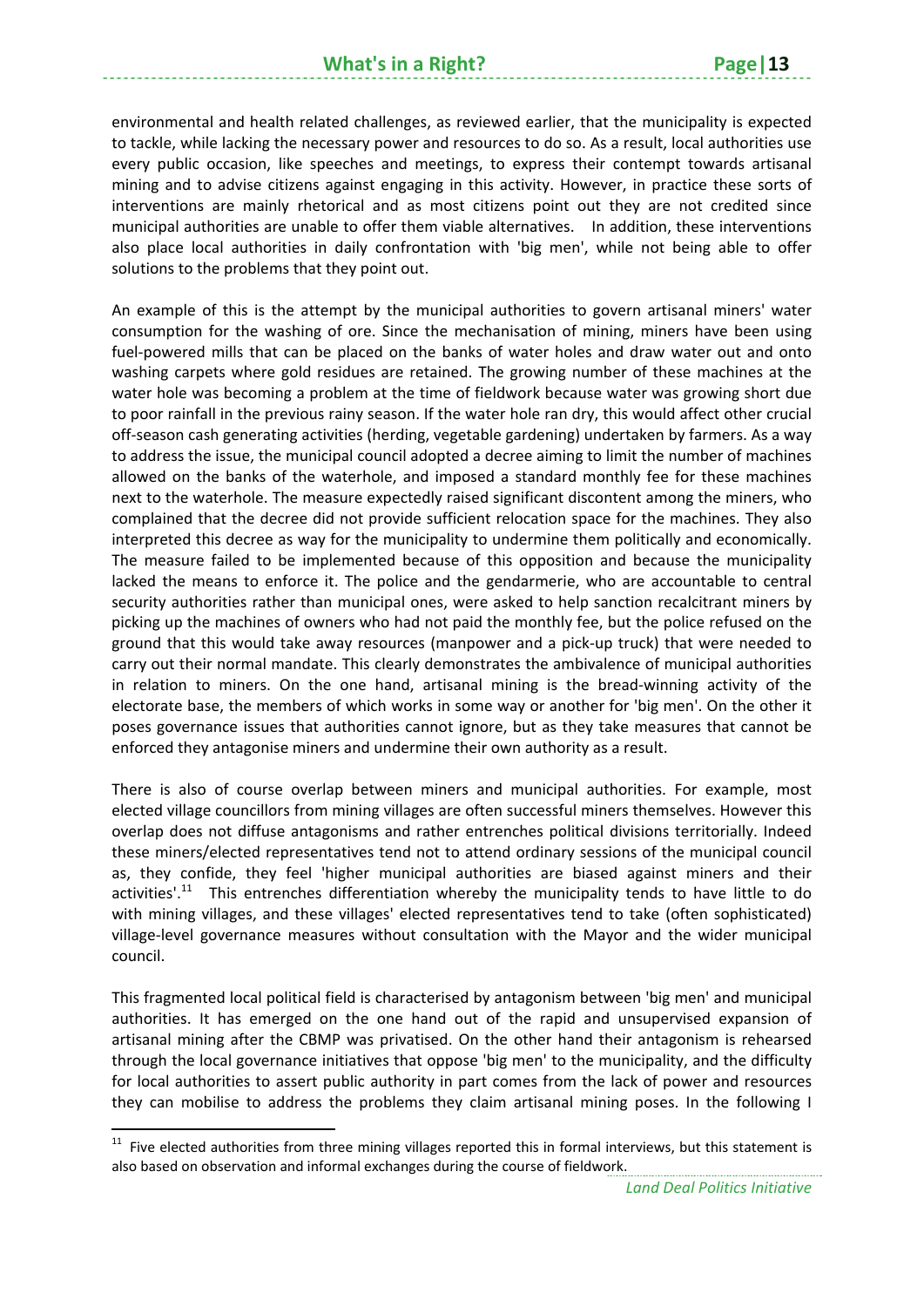analyse how these fragmented local relations of power and authority are revived through interactions with a Canadian company undertaking exploration work in Nebnooma, and how these short‐circuit the possibilities to collectively express anxieties or resistance towards potential dispossession.

#### *6.2 Setting the stage for dispossession: municipal authorities mediating competing access between 'big men' and a 'Junior'*

The municipality has hosted several exploration licenses over the years and some of them produced particularly promising results in terms of the possibility to build a large-scale open pit mine. At the time of fieldwork these licenses were held by a Canadian 'Junior' company, therefrom referred to as 'the Investor'. In the mining jargon a 'Junior' refers to an investor company that is exclusively involved in mineral exploration. A 'Junior' upgrades to a 'Major' if it decides to engage in industrial gold extraction, but as a general rule, 'Juniors' are mainly venture capitalists that rely on the resources raised in capital markets and on the sales of their exploration permits to finance their exploration work.

At the time of fieldwork, it was widely assumed that the Investor would upgrade to an exploitation permit, an assumption that was cultivated by the Investor through public interventions by its representatives aiming to educate municipal officials about the lifecycle of a mine. Casual courtesy visits at the municipality office were also often paid by the chief geologist to inform municipal agents that 'they do not know yet when the mine will start, but the drilling results look very promising'. This ambiguity is partly to be understood as a function of the credit crisis that made it difficult for the Investor to predict if it would have the necessary liquidity to become a 'Major', but it also served to legitimise its presence and work. By emphasising the possibility that a mine would be built in the near future, the Investor presented itself as a prospective source of economic development for the municipality, rather than a mere land speculator (as it turned out to be).

Indeed, the development prospects from industrial mining are typically 'ambiguous and contentious' (Bebbington et al. 2008b) and local authorities must manage the uncertainty pertaining to possibilities of dispossession and promises of development. Social relations filling, as Luning (2012: 24) eloquently phrases it, 'the gap between what is and what may become' play a part in dynamics of dispossession. In what follows I show how political alliances between municipal authorities and the Investor are shaped out of existing antagonism between authorities and artisanal miners.

In 2011 Nebnooma received the honour to launch the national reforestation campaign, which symbolises the issue of land degradation around which much of social and political life is engineered in rural Burkina (Englebert Pedersen 2003). Long lasting speeches and acknowledgment thereof by various national and regional authorities are the tradition in these events. On that occasion, and in line with its CSR policy, the Investor made a CFA 300,000 (USD 553) donation for the event in the form trees to be given out to villages for the campaign. Conforming to this type of ceremonial tradition, a representative from the Investor company was handed a certificate of acknowledgement preceded by a speech by the mayor of the commune who stressed how important the Investor might be for the commune in the near future (see Figure 1). Interestingly, at this same event, a municipal congregation had approached 'big men' about them making a contribution, justified by the fact that much environmental degradation was caused by their activity. The miners agreed to contribute by replanting the municipal high school grounds, and one of the richest artisanal miners sponsored the drinking water supply for the whole event. However, the miners did not publicly receive an acknowledgement certificate. Whether there was a threshold within the donation made that defined whether or not public acknowledgment could be made is not sure, but in effect, it serve to assert the public authority of municipal institutions to the detriment of 'big men'.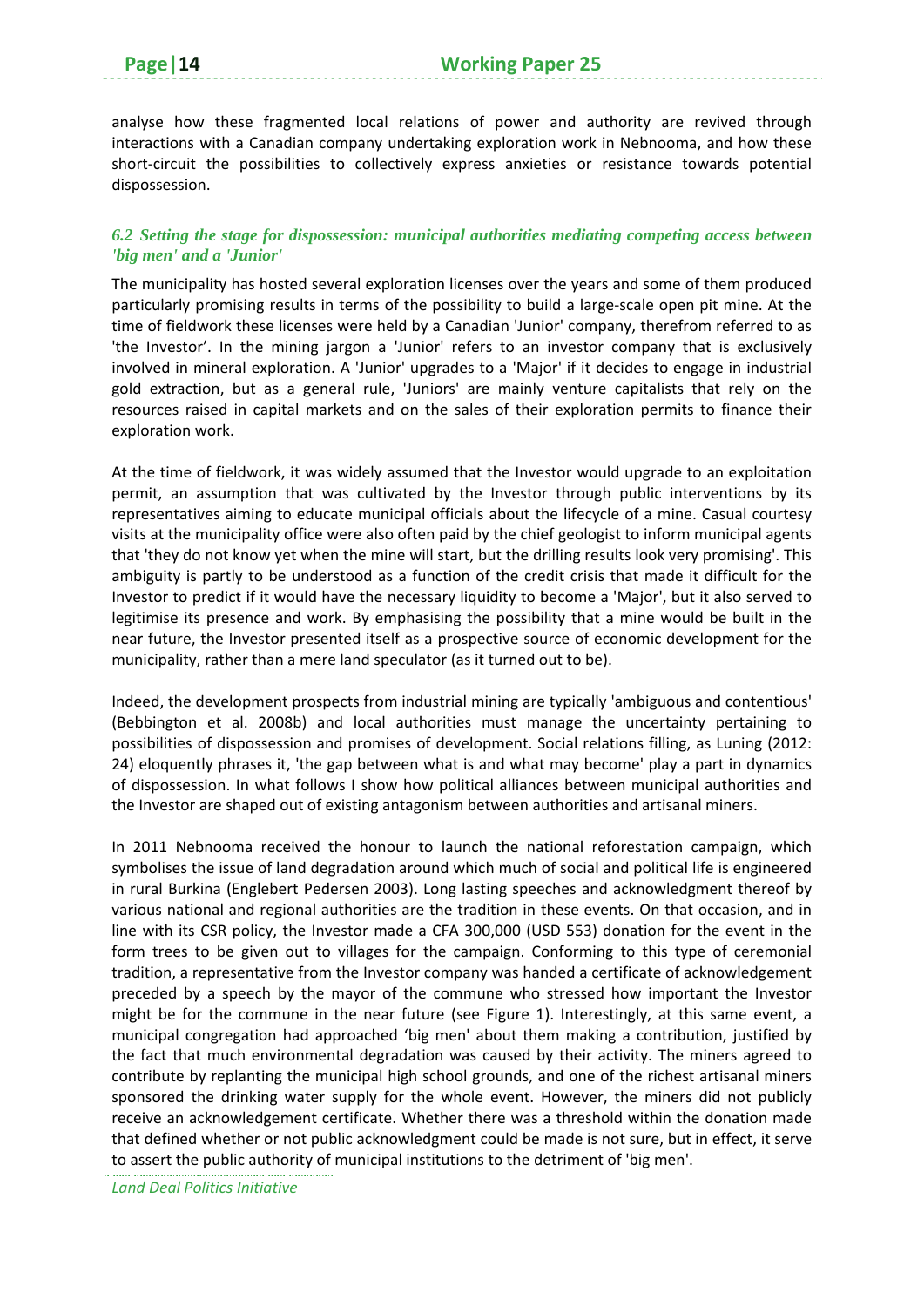#### **What's** in a Right?



Fig.1 - Opening ceremony of the 2011/2012 reforestation campaign - handshake and attestation of thanks between the ceremony 'godfather' and the mining company representative

The search for recognition as a way to assert authority is also linked in more direct and material ways to the fate of miners. Although 'big men' in Sanemziiga generally tolerate the Investor's drilling work, they are also well aware that 'the state has sold the land to the Investor' and that one day may come when the Investor may decide to start extraction activities. This has generated some anxiety for miners and when asked whether in the long run they would rather have to deal with an AAM, a *comptoire* as it is locally referred to, or the Investor, one of them replied:

*…really we choose the comptoire [why?!] because the comptoire is just people buying gold, whereas the Investor takes everything, we don't know where and when they might start digging, maybe they will dig close to our houses and in that case what are we going to do, where are we going to live?!*<sup>12</sup>

In Sanemziiga, some unrest developed after the company started to work at the same place artisanal miners do. Artisanal miners are tolerated by the Investor on its exploration permit which is justified as a 'more efficient way to access the exploration sites and get work done' than if they tried to forbid artisanal activities altogether, which would bring about significant opposition and would be impossible to enforce as a result. Unlike places where there is an AAM, the Investor has to negotiate access to worksites with 'big men'. Drillings have mostly concentrated in the village of Sanemziiga where most of the 'big men' come from, and where their shafts are, but when it was undertaken in farmers' fields, the Investor did not always pay adequate compensations $^{13}$ .

The Investor drilled a cement landmark that served as a bearing in its exploratory grid, at the same location as an artisanal mining site, and the bearing was expectedly destroyed by miners while using dynamite at the site. The event led to the arrival of a 'community relations officer' from the capital to meet with the miners to try and find a solution to the problem. A couple of meetings were organised at the Investor's local offices with the 'big men' from Sanemziiga. A private interview with the national community relations officer prior to and after the meeting revealed that what he was concerned about was not so much to debate responsibility about the broken bearing, but to find a way to break the news to miners that the Investor would soon need to do more work at the exact place where miners worked, which would necessitate that their shafts be covered up. Indeed before the meeting, the national officer, who does not speak the local language in which the meeting took place, gave instructions to his translator including not to tell the miners they were planning to cover up the shafts. He wanted to strategically focus the meeting on the responsibility of the miners regarding the destruction of the Investor's property, hoping this would place them in a situation such that, being in the wrong, they could not object to the Investor covering up the shafts. In an interview with one of the shaft owners from Sanemziiga some time after the meeting I learnt that

<sup>&</sup>lt;sup>12</sup> Anonymous, Sanemziiga artisanal miner, interview on 14<sup>th</sup> May 2012.<br><sup>13</sup> Anonymous, CVD member, interview on 14<sup>th</sup> November 2011; Anonymous, Sanemziiga resident, interview on 21 $^{\text{st}}$  November 2011; Anonymous, Sanemziiga Councillor, interview on 12<sup>th</sup> April 2012.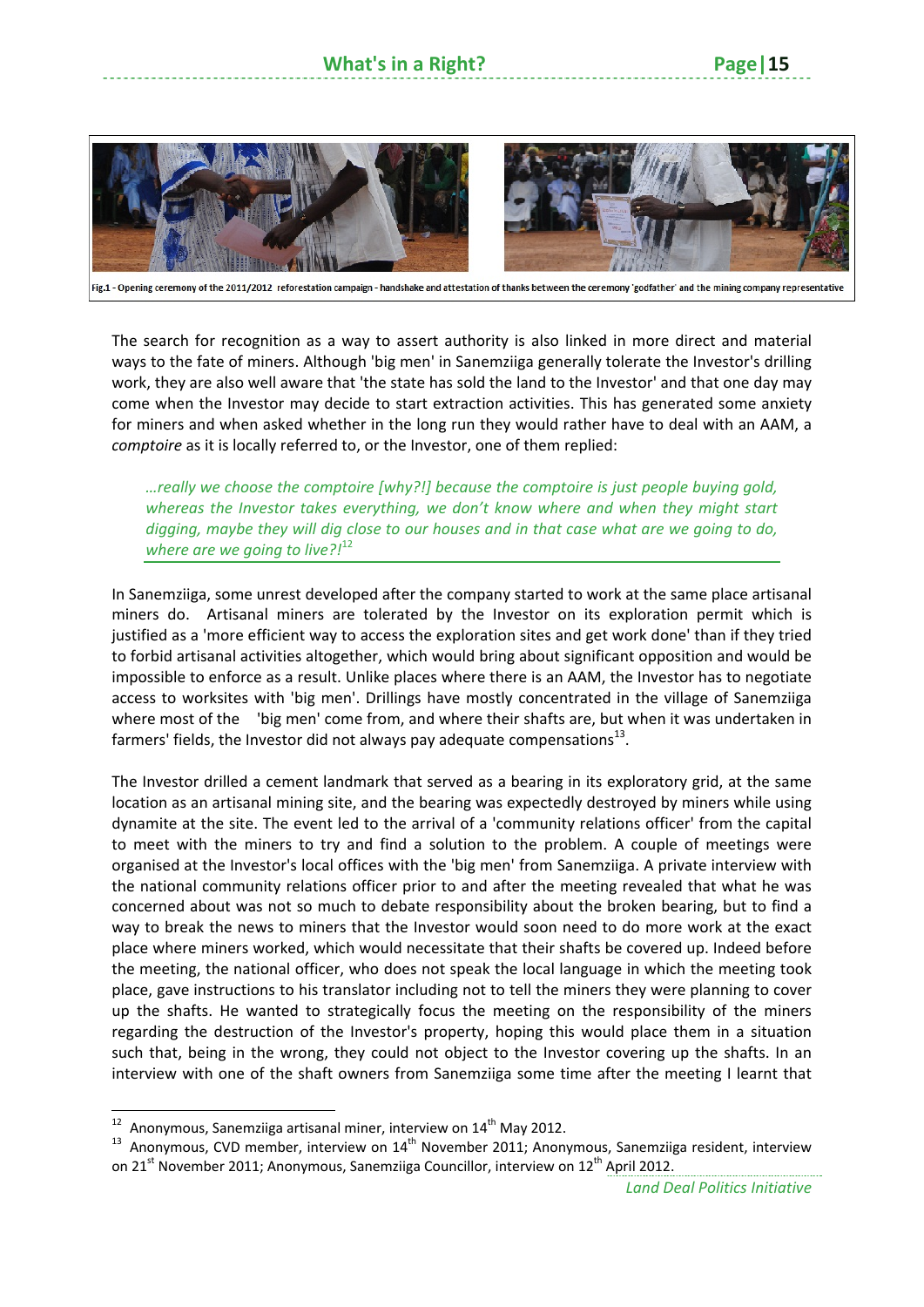the miners offered the Investor a contribution of CFA 500,000 (about USD 920) to replace the broken cement bearing. Another miner describes the event:

*…well, OREZONE came to tell us that drilling this bearing costs 8 million asking us what we're going to do about that [...] we said that since we don't have as much strength [money] as they do, we asked them to drill somewhere else, but they refused, then the mayor told us that to show good will, to show that we realised our faults, we should give something in exchange [...] well what can we do; our fathers [meaning the mayor] said so! It's like, imagine you are a village chief and there is an issue, normally you should help me,* but if I realise that you put yourself on the side of those people, what can I do? You feel *abandoned!*<sup>14</sup>

At the time I met this miner, the Investor had just left. It sold its permit to another prominent mining company for USD 29.6 million. The latter currently operates one of Burkina's six industrial gold mines situated 30km South of Nebnooma. It aims to build an open‐pit mine on and around Sanemziiga, which will allow it to extend the life of its current mine. However at that time the CFA 500,000 had yet not been claimed by the Investor, and probably never will be. This demonstrates that what was at stake for the Investor was less material than symbolic. As in the case of the donation for the reforestation campaign, the intervention by the Investor for a contribution for the broken drill was less about material necessity, than about the assertion of authority. The way local decentralised authorities responded to these interventions, allying with the Investor, asserted their own position of authority vis‐à‐vis the 'big men' of Sanemziiga, while at the same time aimed to preserve cordial relations with OREZONE in an uncertain context about the future investments of the Investor in industrial mining in Nebnooma.

#### **7 Conclusion**

Overall this paper shows that the process through which dispossession takes place is not straightforward, but it can be illuminated by paying attention to the political configurations that emerge within the discrepancy between property as it is codified in law and regimes of access. Firstly, this approach is useful because it reveals the various ways in which rights are contested in practice. At the national level, the mining license regime seems to accommodate both the artisanal and industrial sectors. In practice however, economic liberalisation has left an empty institutional space in the supervision of artisanal mining, and AAMs are delivered to urban‐based trading post owners who use these authorisations illegally, in ways that restrict the ability of local artisanal miners to benefit from gold resources. These practices endure because they allow central government to retrieve some degree of control over the artisanal sector, which had been lost through economic liberalisation. However this eventually fuels informality in the artisanal sector and further marginalises miners.

Secondly, investigating the mismatch between law and practice sheds light on the political configurations that arise when access needs to be negotiated. Neoliberal state reforms do not flatten out or dissolve public life, rather they re-frame existing power relations within new registers of competition over 'autonomous control' (Lund 2011: 901). Global investors like gold mining Juniors in Burkina cannot extract themselves from these fields of power and authority, and indeed need to be integrated within them in order to legitimise their presence and gain access to worksites. The work undertaken by Luning (2012) shows that existing tensions between customary chiefs constitute the turf through which Juniors negotiate and gain legitimate access. Similarly in Nebnooma,

*Land Deal Politics Initiative* <sup>14</sup> Anonymous, Sanemziiga artisanal miner/shaft owner, interview on  $14<sup>th</sup>$  May 2012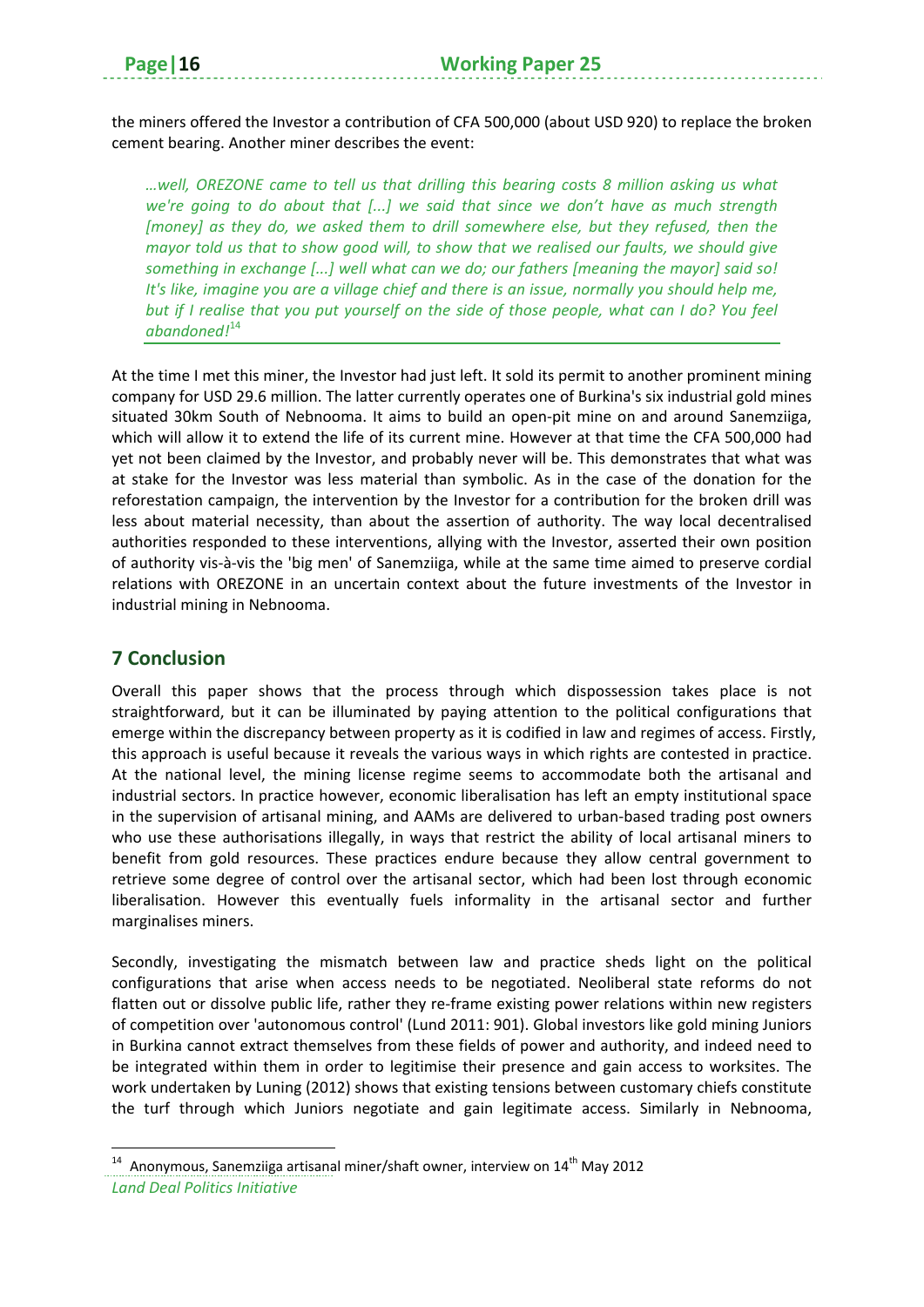legitimation of the Investor operates through antagonism between artisanal miners and municipal authorities. In the municipality of Nebnooma, unsupervised expansion has allowed some miners to become particularly well‐off and emerge as an important social and economic class of actors in the commune. Their artisanal activities, however, pose challenges for local government, and attempts to address such challenges undermine miners' legitimacy and exacerbates antagonisms between authorities and artisanal miners. In addition, local authorities need to manage the 'ambiguous' development prospects that Investors may bring. As a way to both secure potential future prospects and reassert their authority over 'big men', municipal authorities choose to engage in relations of patronage with the Investor, which in turn provides the latter with a legitimate foothold in the locality.

However, the central question that we need to ask is not how municipal authorities *should* have responded, but why they *did* respond in this way. In this paper I try to show that patronage is not an intrinsic characteristic of decentralised authorities, but a result of the lack of power devolved to them. This gives rise to ambivalent political positionings that fuels clientelist behaviour and undermines collective action. Understanding what really is in a right requires that we understand the power and authority relations through which property translates into access. The relation between neoliberal state reforms and dynamics of dispossession is a complex one and cannot be explained by the adoption of these reforms alone. Instead, these have unexpected and contradictory governance effects and it is the ways in which these are resolved in practice that constitute the conditions under which dispossession and control over resources operate.

#### **Bibliography**

- **1.** André, G. 2010, 'L'éducation comme entreprise. Légitimations marchande, civique et culturelle de l'école bilingue au Burkina Faso', *Bulletin de l'APAD*. Available at http://apad.revues.org/3993.
- **2.** Banchirigah, S. M. 2006, 'How have reforms fuelled the expansion of artisanal mining? Evidence from sub‐Saharan Africa', *Resources Policy*, vol. 31, pp. 165–171.
- **3.** Bebbington, A. & Bury, J. 2009, 'Institutional challenges for mining and sustainability in Peru', *Proceedings of the National Academy of Science*, vol. 106, no. 41, pp. 17296‐17301.
- **4.** Bebbington, A.J., Humphreys Bebbington, D., Bury, J., Lingan, J., Muñoz, J.P., Scurrah, M., 2008a. 'Mining and social movements: struggles over livelihood and rural territorial development in the Andes' in *World Development* vol.36, no.12, pp.2888–2905.
- **5.** Bebbington, A., Hinojosa, L., Bebbington, D. H., Burneo, M. L. & Warnaars, X. 2008b, 'Contention and Ambiguity: Mining and the Possibilities of Development', *Development and Change*, vol. 39, no. 6, pp. 887–914.
- **6.** Blundo, G and P.‐Y. Le Meur, (eds), 2009, *The governance of daily life in Africa. Ethnographic explorations of collective and public services*, Leiden, Brill.
- **7.** Borras, S. M. & Franco, J. 2010, *Towards a Broader View of the Politics of Global Land Grab: Rethinking Land Issues, Reframing Resistance*, ICAS.
- **8.** Borras, S. M., Hall, R., Scoones, I., White, B. & Wolford, W. 2011, 'Towards a better understanding of global land grabbing: An editorial intriduction', *The Journal of Peasant Studies*, vol. 38, no. 2, pp. 209‐16.
- **9.** Bridge, G. 2004, 'Mapping the bonanza: Geographies of mining in‐vestment in an era of neoliberal reform', *The Professional Geographer*, vol. 56, no. 3, pp. 406‐421.
- **10.** Campbell, B. 2008, 'Regulation and legitimacy in the mining industry in Africa: Where does Canada stand?', *Review of African Political Economy*, vol. 35, no. 117, pp. 367‐385.
- **11.** Castree N, 2008, 'Neoliberalising nature: the logics of deregulation and reregulation' in *Environment and Planning A* **,** vol.40, no.1, pp. 131‐152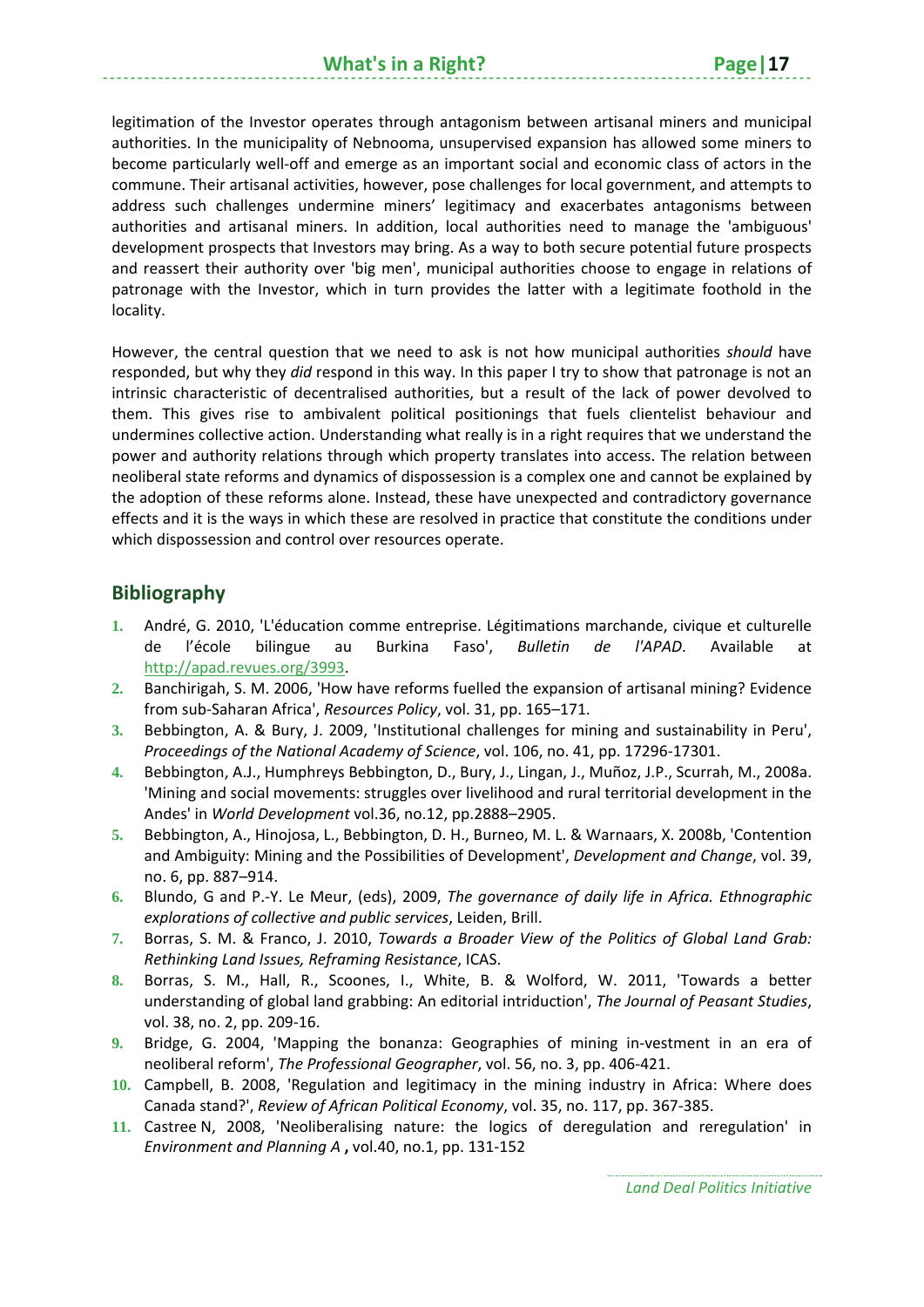- **12.** Champagne, E. & Ouedraogo, B. M. 2008, *Decentralization in Burkina Faso: A policy reform process in slow motion*, Andrew Young School of Policy Studies, Atlanta.
- **13.** Childs, J. 2008, 'Reforming small‐scale mining in sub‐Saharan Africa: Political and ideological
- **14.** Dreschler, B., 2001, *Small scale mining and sustainable development in the SADC region.* Draft report to Mining, Minerals and Sustainable Development Project (MMSD), South Africa. University of the Witwatersrand, South Africa.
- **15.** Fisher, E. 2007, 'Occupying the Margins: Labour Integration and Social Exclusion in Artisanal Mining in Tanzania', *Development and Change*, vol. 38, no. 4, pp. 735–760.
- **16.** Forster, J. J. & Bills, J. H. 2002, 'Comparison of the impact of the fiscal regime on gold projects in Tanzania and Burkina Faso', *Transactions of the Institution of Mining and Metallurgy*, vol. 111, pp. 195‐199.
- **17.** GoB 2011, *Permis d'exploitation artisanale semi‐mecanisee d'or*, Ministere des Mines, des Carrieres et de l'Industrie, Ouagadougou.
- **18.** GoB 2010, *Etat des permis de recherche valides au 31.05.2010*, Ministere des Mines, des Carrieres et de l'Industrie, Ouagadougou.
- **19.** GoB, 2004, *Loi 055‐2004/AN Portant Code General des Collectivites Territoriales*, MdlATedl Decentralisation, Republique du Burkina Faso, Ouagadougou.
- **20.** GoB, 2003, *Loi No.031‐2003/AN Portant Code Minier au Burkina Faso*, Republique du Burkina Faso, Ouagadougou.
- **21.** GoB, 1996, *Declaration de Politique Miniere du Burkina Faso*, Ministere de l'Energie et des Mines: Ouagadougou, Burkina Faso.
- **22.** Grätz, T. 2009, 'Moralities, risk and rules in West African artisanal gold mining communities: A case study of Northern Benin', *Resources Policy*, vol. 34, no. 12‐17.
- **23.** Grätz, T. 2004, 'Les frontières de l'orpaillage en Afrique Occidentale' in *Autrepart*, vol. 30, pp. 135‐150
- **24.** Gueye, D. 2001, *Small Scale Mining in Burkina Faso*, IIED, London.
- **25.** Haarstad, H. & Floysand, A. 2007, 'Globalization and the power of rescaled narratives: A case of opposition to mining in Tambogrande, Peru', *Political Geography*, vol. 26, no. 3, pp. 289‐308.
- **26.** Harvey, D., 2003, *The New Imperialism*. Oxford University Press, Oxford.
- **27.** Hilgers, M., 2008, Politiques urbaines, contestation et décentralisation Lotissement et représentations sociales au Burkina Faso' in *Autrepart* vol.47, no.3, pp. 209‐226.
- **28.** Hilson, G. & Potter, C. 2005, 'Structural Adjustment and Subsistence Industry: Artisanal Gold Mining in Ghana', *Development and Change*, vol. 36, no. 1, pp. 103‐131.
- **29.** Hilson, G. & Yakovleva, N. 2007, 'Strained relations: a critical analysis of the mining conflict in Prestea, Ghana', *Political Geography*, vol. 26, no. 1, pp. 98‐119.
- **30.** Holden, W., K. Nadeau and R.D. Jacobson, 2011, 'Exemplifying accumulation by dispossession: Mining and indigenous peoples in the Philippines' in *Geografiska Annaler: Series B, Human Geography,* vol.93, no.2, pp.141–161.
- **31.** Horowitz, L. S. 2010, '"Twenty years is yesterday": Science, multinational mining, and the political ecology of trust in New Caledonia', *Geoforum*, vol. 41, no. 4, pp. 617‐626.
- **32.** Jacques, E., Zida, B., Billa, M., Greffie, C. & Thomassin, J.‐F. 2006, 'Artisanal and small‐scale gold mines in Burkina Faso: Today and tomorrow', in *Small‐Scale Mining, Rural Subsistence and Poverty in West Africa*, ed. G Hilson, Intermediate Technology Publications Ltd.: Brouton on Dunsmore, Rugby, pp. 115‐134.
- **33.** Johnsson, J. B. & Bryceson, D. B. 2009, 'Rushing for Gold: Mobility and Small‐Scale Mining in East Africa', *Development and Change*, vol. 40, no. 2, pp. 249–279.
- **34.** Kambou, M. K. 2006, *Etude diagnostique du cadre institutionnel et juridique de l'activite miniere industrielle au Burkina Faso: Cas de Poura et Essakane*, Oxfam America, Boston, MA.
- **35.** Lefaso 19 July 2012, 'Site d'orpaillage de Fêtakolé : Les dessous d'un emprisonnement', by F. Ilboudo. Available at http://www.lefaso.net/spip.php?article49224#forum [19.07.2012].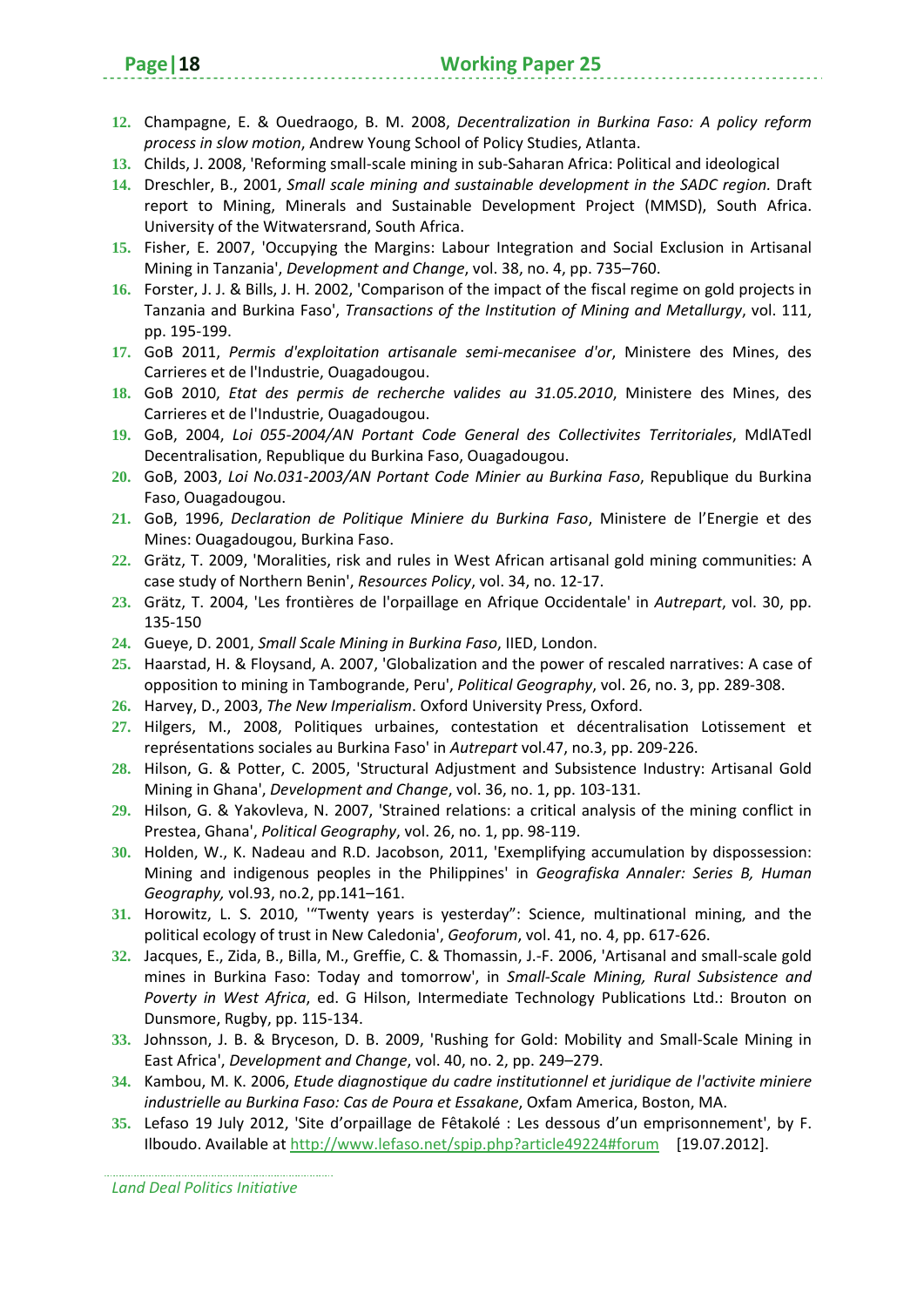- **36.** Lefaso 6th June 2012, 'LOTISSEMENT AU BURKINA : Le respect des textes n'est plus négociable ', *Lefaso.net*, Available at http://www.lefaso.net/spip.php?article48398 [28.06.2012].
- **37.** Lange, S. 2011, 'Gold and governance: Legal injustices and lost opportunities in Tanzania', *African Affairs*, vol. 110, no. 439, pp. 232‐253.
- **38.** Lund, C. 2011, 'Fragmented sovereignty: Land reform and dispossession in Laos', *Journal of Peasant Studies* vol. 38, no. 4, pp. 885‐905.
- **39.** Lund, C. 2006, 'Twilight Institutions: Public Authority and Local Politics in Africa' in *Development and Change*, vol.37, no.4, pp.685‐705.
- **40.** Luning, S. W. J. 2012, 'Processing promises of gold: A minefield of company‐community relations in Burkina Faso', *Africa Today*, vol. 58, no. 3, pp. 23‐39.
- **41.** Luning, S. 2008, 'Liberalisation of the gold mining sector in Burkina Faso', *Review of African Political Economy*, vol. 117, pp. 387‐401.
- **42.** Luning, S. W. J. 2006, 'Artisanal gold mining in Burkina Faso: Permits, poverty and perceptions of the poor in samnatenga, 'the land of gold'', in *Small‐Scale Mining, Rural Subsistence and Poverty in West Africa*, ed. G Hilson, Intermediate technology Publications Ltd: Borton on Dunsmore, Rugby, pp. 135‐147.
- **43.** Megret, Q., 2010, 'Gaining access to a globally coveted mining resource: a case study in Burkina Faso' in *International Social Science Journal* vol. 202, pp. 389‐398.
- **44.** Nightingale, A. & Ohja, H. 2013, 'Rethinking Power and Authority: Symbolic Violence and Subjectivity in Nepal's Terai Forests' in *Development and Change*, vol.44, no.1, pp.29‐51.
- **45.** Ouattara, F. 2006, 'Gouvernances quotidiennes au cœur des structures de santé. Les cas d'Orodara et de Banfora, Burkina Faso', *Bulletin de l'APAD*. Available at http://apad.revues.org/145
- **46.** Oxford Policy Management, 2011, *Political Economy Analysis of the Mining Sector in Burkina Faso*. Oxford Policy Management, Oxford.
- **47.** Pegg, S. 2003, *Poverty reduciton or poverty exacerbation? World Bank Group support for extractive industries in Africa*, Oxfam America, Boston, MA.
- **48.** Peluso, N.P. & Lund, C., 2011, 'New frontiers of land control: Introduction' in *The Journal of Peasant Studies*, vol.38, no.4, pp.687‐701.
- **49.** Ribot, J.C., 2004, *Waiting for Democracy. The Politics of Choice in Natural Resource Decentralization.* World Resource Institute, Washington D.C.
- **50.** Ribot, J.C. And Peluso, N.L. 2003, 'A Theory of Access*'* in *Rural Sociology.* vol. 68, no. 2, pp. 153‐ 181.
- **51.** Sidwaya, 7th August 2012, 'Le drame de l'orpaillage' Available at http://www.lefaso.net/spip.php?article49552.
- **52.** Siegel, S. & Veiga, M. M. 2009, 'Artisanal and small‐scale mining as an extralegal economy: De Soto and the redefinition of "formalization"', *Resources Policy*, vol. 34, no. 1‐2, p. 5156.
- **53.** Sikor, T. & Lund, C. 2009, 'Access and Property: A Question of Power and Authority', *Development and Change*, vol. 40, no. 1, pp. 1‐22.
- **54.** Spiegel, S. 2012, 'Governance institutions, resource rights regimes, and the informal mining sector: Regulatory complexities in Indonesia', *World Development*, vol. 40, no. 1, pp. 189‐205.
- **55.** Tschakert, P. 2009, 'Digging Deep for Justice: A Radical Re‐imagination of the Artisanal Gold Mining Sector in Ghana', *Antipode*, vol. 40, no. 4, pp. 706‐740.
- **56.** Tschakert, P. & Singha, K. 2007, 'Contaminated identities: Mercury and marginalization in the artisanal mining sector of Ghana', *Geoforum*, vol. 38, no. 6, pp. 1304‐1321.
- **57.** Urkidi, L., 2011, 'The Defence of Community in the Anti‐Mining Movement of Guatemala' in *Journal of Agrarian Change ,* vol*.*11, no.4, pp.556‐580.
- **58.** Werthmann, K. 2009, 'Working in a boom‐town: Female perspectives on gold‐mining in Burkina Faso', *Resources Policy*, vol. 34, pp. 18‐23.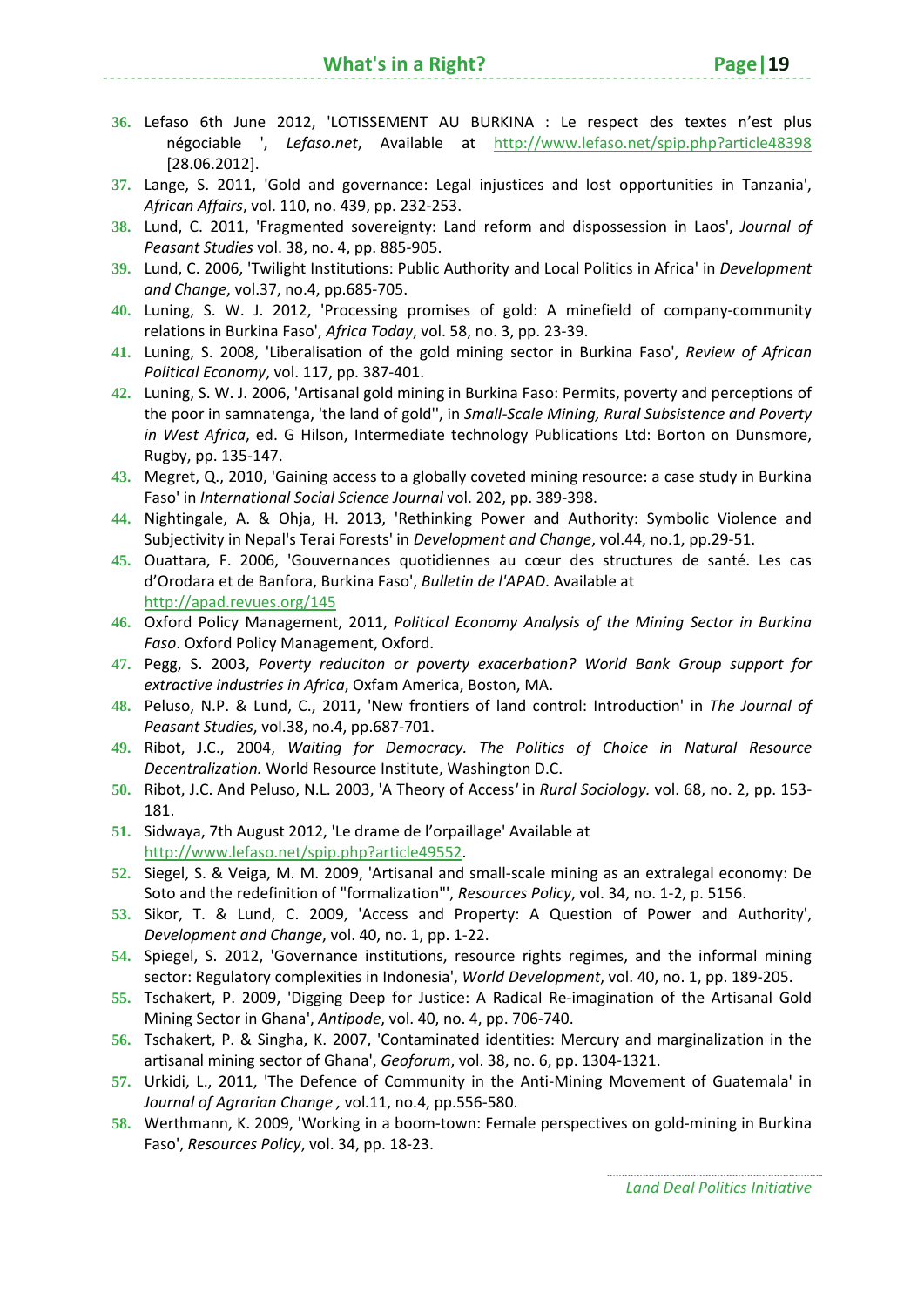|  | ٠ |
|--|---|
|--|---|

- **59.** Werthmann, k. 2001, 'The President of the gold diggers: Sources of power in a gold mine in Burkina Faso', *Ethnos*, vol. 68, no. 1, pp. 95‐111.
- **60.** WTO 2004, *Trade Policy Review: Burkina Faso*, World Trade Organisation, Lausanne.

*Land Deal Politics Initiative*